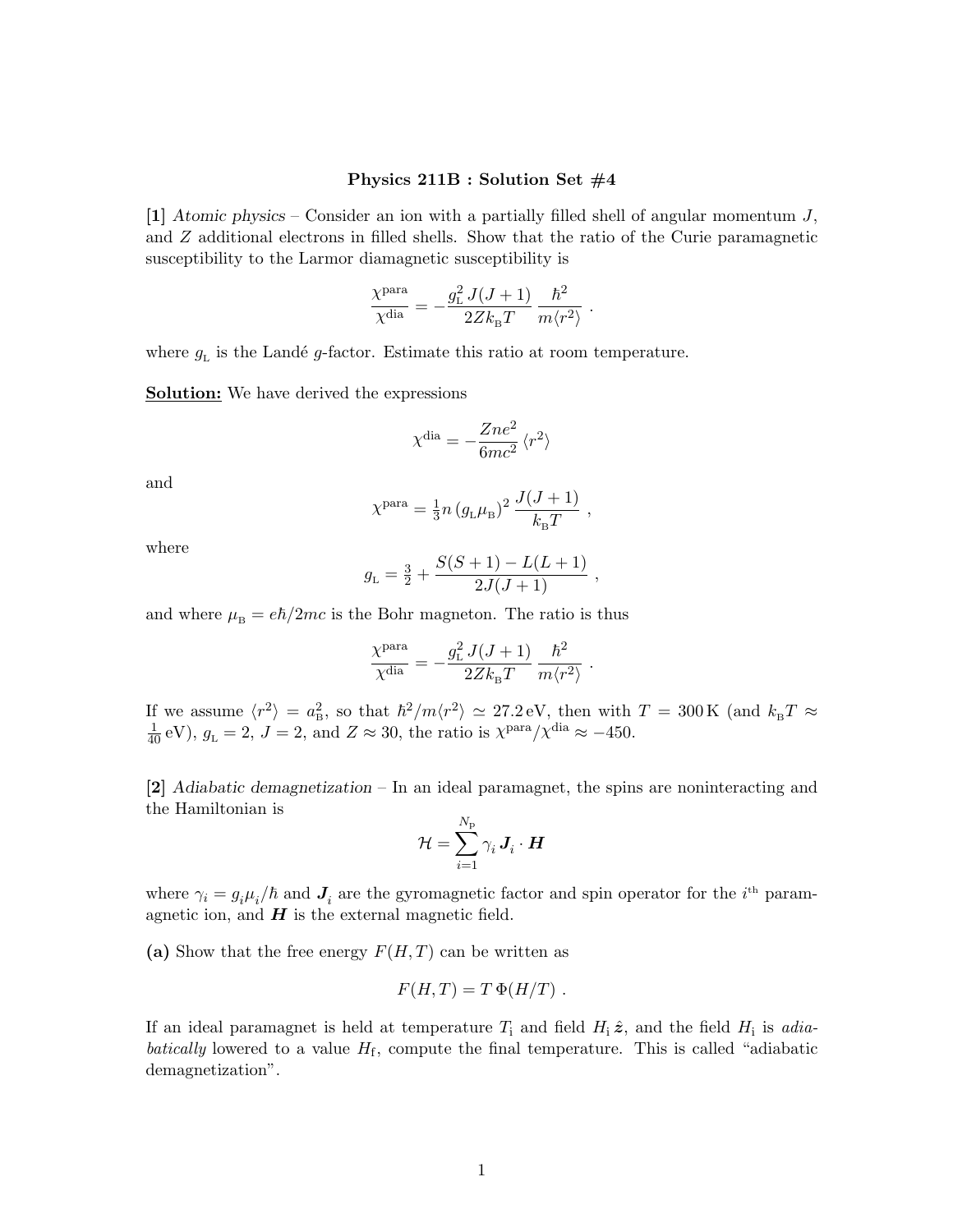(b) Show that, in an ideal paramagnet, the specific heat at constant field is related to the susceptibility by the equation

$$
c_H = T \left( \frac{\partial s}{\partial T} \right)_H = \frac{H^2 \chi}{T} .
$$

Further assuming all the paramagnetic ions to have spin J, and assuming Curie's law to be valid, this gives

$$
c_H = \frac{1}{3} n_{\rm p} k_{\rm B} J(J+1) \left( \frac{g \mu_{\rm B} H}{k_{\rm B} T} \right)^2 ,
$$

where  $n_{\rm p}$  is the density of paramagnetic ions. You are invited to compute the temperature  $T^*$  below which the specific heat due to lattice vibrations is smaller than the paramagnetic contribution. Recall the Debye result

$$
c_V = \frac{12}{5} \pi^4 n k_B \left(\frac{T}{\Theta_{\rm D}}\right)^3 \;,
$$

where  $n = 1/\Omega$  is the inverse of the unit cell volume (*i.e.* the density of unit cells) and  $\Theta_{\text{D}}$ is the Debye temperature. Compile a table of a few of your favorite insulating solids, and tabulate  $\Theta_D$  and  $T^*$  when 1% paramagnetic impurities are present, assuming  $J = \frac{5}{2}$  $\frac{5}{2}$ .

**Solution:** The partition function s a product of single-particle partition functions, and is explicitly a function of the ratio  $H/T$ :

$$
Z = \prod_{i} \sum_{m=-J_i}^{J_i} e^{-m\gamma_i H/k_{\rm B}T} = Z(H/T) \; .
$$

Thus,

$$
F = -k_{\rm B}T \ln Z = T \Phi(H/T) ,
$$

where

$$
\Phi(x) = -k_{\rm B} \sum_{i=1}^{N_{\rm p}} \ln \left[ \frac{\sinh\left((J_i + \frac{1}{2})\gamma_i x/k_{\rm B}\right)}{\sinh\left(\gamma_i x/2k_{\rm B}\right)} \right].
$$

The entropy is

$$
S = -\frac{\partial F}{\partial T} = -\Phi(H/T) + \frac{H}{T} \Phi'(H/T) ,
$$

which is itself a function of  $H/T$ . Thus, constant S means constant  $H/T$ , and

$$
\frac{H_{\rm f}}{H_{\rm i}} = \frac{T_{\rm f}}{T_{\rm i}} \qquad \Rightarrow \qquad T_{\rm f} = \frac{H_{\rm f}}{H_{\rm i}} T_{\rm i} \ .
$$

The heat capacity is

$$
C_H = T \left( \frac{\partial S}{\partial T} \right)_H = -x \frac{\partial S}{\partial x} = -\Phi''(x) ,
$$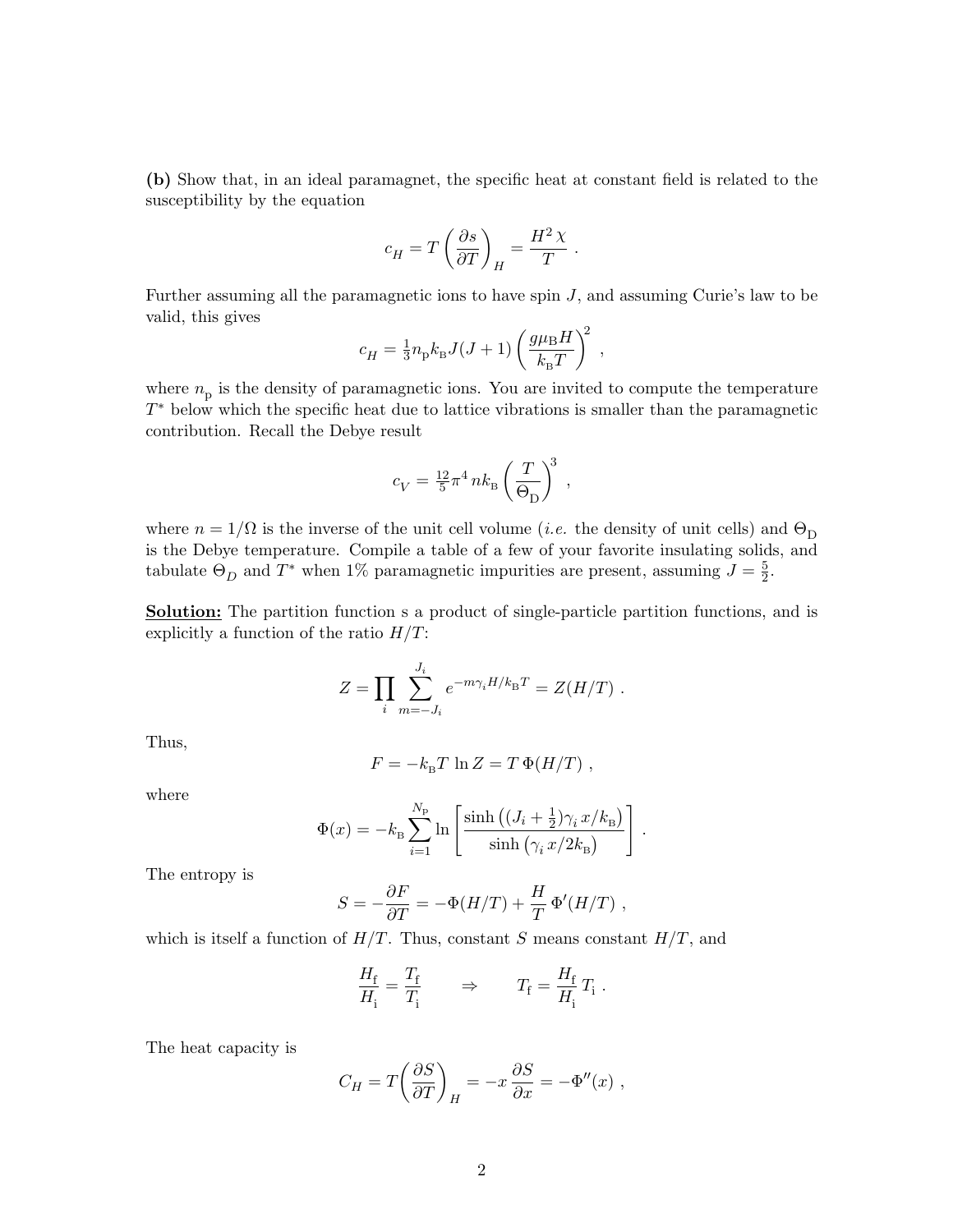with  $x = H/T$ . The (isothermal) magnetic susceptibility is

$$
\chi = -\left(\frac{\partial^2 F}{\partial H^2}\right)_T = -\frac{1}{T} \Phi''(x) .
$$

Thus,

$$
C_H = \frac{H^2}{T} \chi .
$$

Next, write

$$
C_H = \frac{1}{3} n_{\rm p} k_{\rm B} J(J+1) \left( \frac{g_{\rm L} \mu_{\rm B} H}{k_{\rm B} T} \right)^2
$$
  

$$
C_V = \frac{12}{5} \pi^4 n k_{\rm B} \left( \frac{T}{\Theta_{\rm D}} \right)^3
$$

and we set  $C_H = C_V$  to find  $T^*$ . Defining  $\Theta_H \equiv g_{\rm L} \mu_{\rm B} H / k_{\rm B}$ , we obtain

$$
T^* = \frac{1}{\pi} \left[ \frac{5\pi}{36} J(J+1) \frac{n_{\rm p}}{n} \Theta_H^2 \Theta_D^3 \right]^{1/5}.
$$

Set  $J \approx 1$ ,  $g_L \approx 2$ ,  $n_p = 0.01 n$  and  $\Theta_D \approx 500 \text{ K}$ . If  $H = 1 \text{ kG}$ , then  $\Theta_H = 0.134 \text{ K}$ . For general  $H$ , find

$$
T^* \simeq 3 \,\mathrm{K} \cdot \left( H \,\mathrm{[kG]} \right)^{2/5} \,.
$$

[3] Ferrimagnetism – A ferrimagnet is a magnetic structure in which there are different types of spins present. Consider a sodium chloride structure in which the A sublattice spins have magnitude  $S_A$  and the B sublattice spins have magnitude  $S_B$  with  $S_B < S_A$  (*e.g.*  $S = 1$ for the A sublattice but  $S=\frac{1}{2}$  $\frac{1}{2}$  for the B sublattice). The Hamiltonian is

$$
\mathcal{H} = J\sum_{\langle ij \rangle}\bm{S}_i\cdot\bm{S}_j + g_{\scriptscriptstyle{\text{A}}}\mu_0H\sum_{i\in{\text{A}}}S_i^z + g_{\scriptscriptstyle{\text{B}}}\mu_0H\sum_{j\in{\text{B}}}S_j^z
$$

where  $J > 0$ , so the interactions are antiferromagnetic.

(a) Work out the mean field theory for this model. Assume that the spins on the A and B sublattices fluctuate about the mean values

$$
\langle \pmb{S}_{\rm A} \rangle = m_{\rm A} \, \hat{\pmb{z}} \qquad , \qquad \langle \pmb{S}_{\rm B} \rangle = m_{\rm B} \, \hat{\pmb{z}}
$$

and derive a set of coupled mean field equations of the form

$$
m_{\rm A} = F_{\rm A}(\beta g_{\rm A}\mu_0 H + \beta Jzm_{\rm B})
$$

$$
m_{\rm B} = F_{\rm B}(\beta g_{\rm B}\mu_0 H + \beta Jzm_{\rm A})
$$

where z is the lattice coordination number ( $z = 6$  for NaCl) and  $F_A(x)$  and  $F_B(x)$  are related to Brillouin functions. Show graphically that a solution exists, and fund the criterion for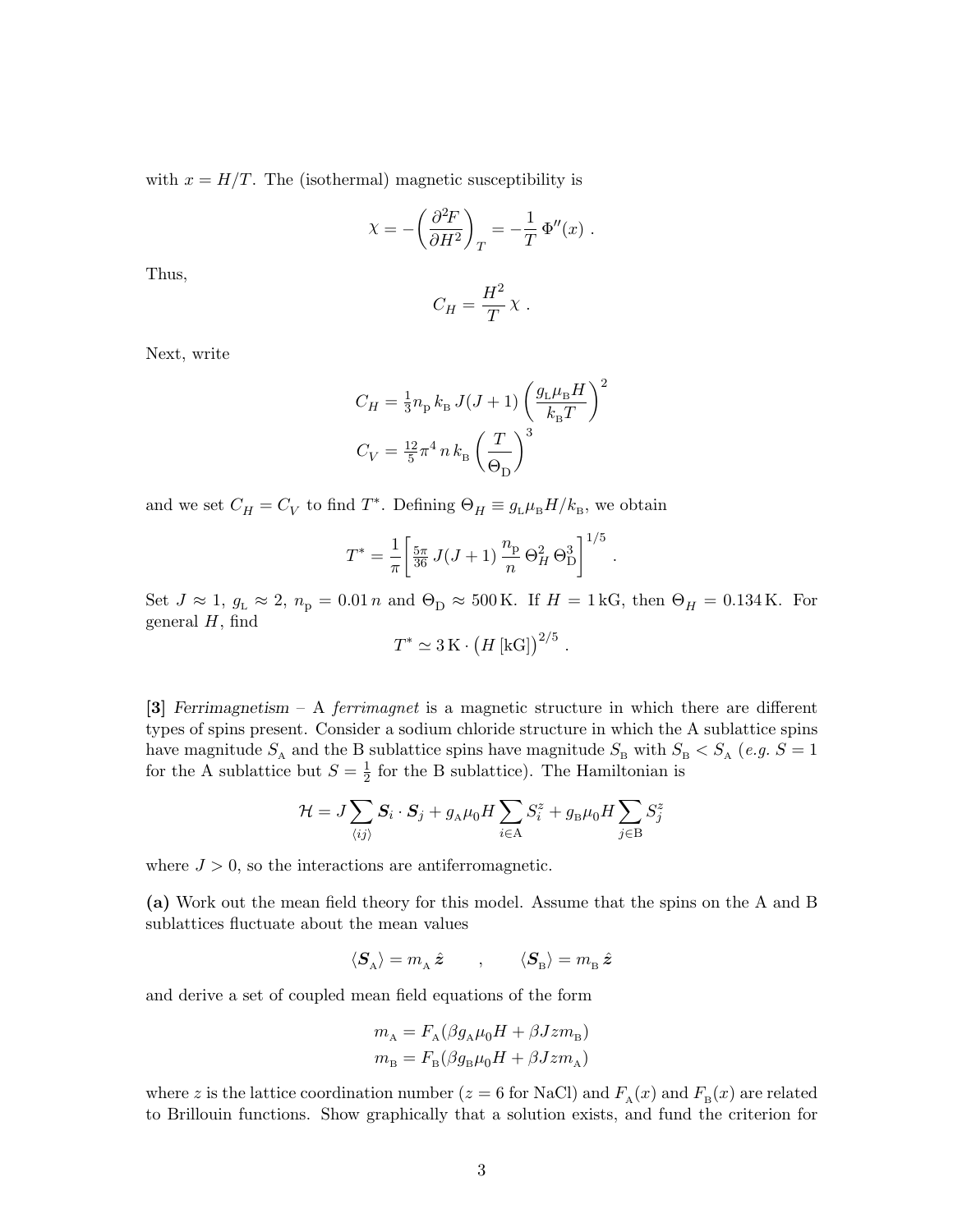broken symmetry solutions to exist when  $H = 0$ , *i.e.* find  $T_c$ . Then linearize, expanding for small  $m_A$ ,  $m_B$ , and  $H$ , and solve for  $m_A(T)$  and  $m_B(T)$  and the susceptibility

$$
\chi(T) = -\frac{1}{2} \frac{\partial}{\partial H} (g_A \mu_0 m_A + g_B \mu_0 m_B)
$$

in the region  $T > T_c$ . Does your  $T_c$  depend on the sign of J? Why or why not?

(b) Work out the spin wave theory and compute the spin wave dispersion. (You should treat the NaCl structure as an FCC lattice with a two element basis.) Assume a classical ground state  $|N\rangle$  in which the spins are up on the A sublattice and down on the B sublattice, and choose

| $A \text{ Sublattice}$                               | $B \text{ Sublattice}$                                |
|------------------------------------------------------|-------------------------------------------------------|
| $S^{+} = a^{\dagger} (2S_{A} - a^{\dagger} a)^{1/2}$ | $S^{+} = -(2S_{B} - b^{\dagger} b)^{1/2} b$           |
| $S^{-} = (2S_{A} - a^{\dagger} a)^{1/2} a$           | $S^{+} = -b^{\dagger} (2S_{B} - b^{\dagger} b)^{1/2}$ |
| $S^{z} = a^{\dagger} a - S_{A}$                      | $S^{z} = S_{B} - b^{\dagger} b$                       |

How does the spin wave dispersion behave near  $k = 0$ ? Show that the spectrum crosses over from quadratic to linear when  $|\mathbf{ka}| \approx |S_A - S_B| / \sqrt{S_A S_B}$ .

**Solution:** We apply the mean field  $Ansatz \langle S_i \rangle = m_{A,B}$  and obtain the mean field Hamiltonian

$$
\mathcal{H}^{\text{MF}} = -\frac{1}{2}NJz\boldsymbol{m}_{\text{A}}\cdot\boldsymbol{m}_{\text{B}} + \sum_{i\in \text{A}}\left(g_{\text{A}}\mu_0\boldsymbol{H} + zJ\boldsymbol{m}_{\text{B}}\right)\cdot\boldsymbol{S}_i + \sum_{j\in \text{B}}\left(g_{\text{B}}\mu_0\boldsymbol{H} + zJ\boldsymbol{m}_{\text{A}}\right)\cdot\boldsymbol{S}_j.
$$

Assuming the sublattice magnetizations are collinear, this leads to two coupled mean field equations:

$$
\begin{split} m_\mathrm{A}(x) &= F_{S_\mathrm{A}}\big(\beta g_\mathrm{A}\mu_0 H + \beta J z m_\mathrm{B}\big)\\ m_\mathrm{B}(x) &= F_{S_\mathrm{B}}\big(\beta g_\mathrm{B}\mu_0 H + \beta J z m_\mathrm{A}\big) \ , \end{split}
$$

where

$$
F_S(x) = -S B_S(Sx) ,
$$

and  $B_S(x)$  is the Brillouin function,

$$
B_S(x) = (1 + \frac{1}{2S}) \operatorname{ctnh} (1 + \frac{1}{2S})x - \frac{1}{2S} \operatorname{ctnh} \frac{x}{2S}.
$$

The mean field equations may be solved graphically, as depicted in fig. 1.

Expanding  $F_S(x) = -\frac{1}{3}$  $\frac{1}{3}S(S+1)x + \mathcal{O}(x^3)$  for small x, and defining the temperatures  $k_{\rm B}T_{\rm A,B}\equiv \frac{1}{3}$  $\frac{1}{3}S_{A,B}(S_{A,B}+1)zJ$ , we obtain the linear equations,

$$
m_{\text{A}} - \frac{T_A}{T} m_{\text{B}} = -\frac{g_{\text{A}}\mu_0}{zJ} H
$$
  

$$
m_{\text{B}} - \frac{T_B}{T} m_{\text{A}} = -\frac{g_{\text{B}}\mu_0}{zJ} H,
$$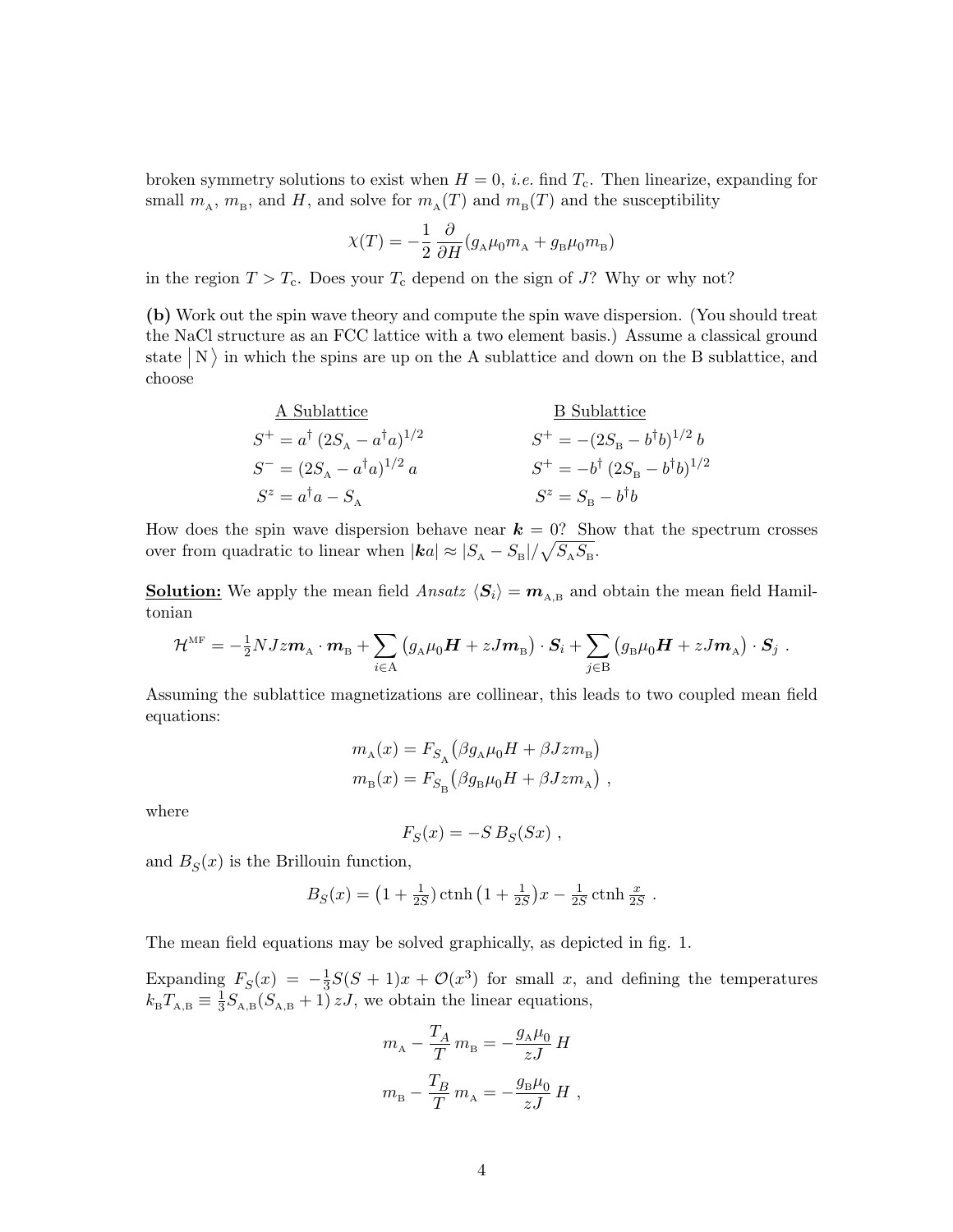

Figure 1: Graphical solution of of mean field equations with  $S_A = 1$ ,  $S_B = 2$ ,  $g_A = g_B = 1$ ,  $zJ = 1$ , and  $H = 0$ . Top:  $T > T_c$ ; bottom:  $T < T_c$ .

with solution

$$
\begin{aligned} m_\mathrm{A} &= -\frac{g_\mathrm{A}T_\mathrm{A}T-g_\mathrm{B}T_\mathrm{A}T_\mathrm{B}}{T^2-T_\mathrm{A}T_\mathrm{B}}\;\frac{\mu_0H}{zJ} \\ m_\mathrm{B} &= -\frac{g_\mathrm{B}T_\mathrm{B}T-g_\mathrm{A}T_\mathrm{A}T_\mathrm{B}}{T^2-T_\mathrm{A}T_\mathrm{B}}\;\frac{\mu_0H}{zJ} \end{aligned}
$$

.

.

The susceptibility is

$$
\begin{split} \chi &= \frac{1}{N}\frac{\partial M}{\partial H} = -\frac{1}{2}\frac{\partial}{\partial H}(g_{\text{\tiny A}}\mu_0 m_{\text{\tiny A}} + g_{\text{\tiny B}}\mu_0 m_{\text{\tiny B}}) \\ &= \frac{(g_{\text{\tiny A}}^2\,T_{\text{\tiny A}} + g_{\text{\tiny B}}^2\,T_{\text{\tiny B}})T - 2g_{\text{\tiny A}}g_{\text{\tiny B}}\,T_{\text{\tiny A}}T_{\text{\tiny B}}}{T^2 - T_{\text{\tiny A}}T_{\text{\tiny B}}} \,\frac{\mu_0^2}{2zJ} \ , \end{split}
$$

which diverges at

$$
T_{\rm c} = \sqrt{T_{\rm A} T_{\rm B}} = \sqrt{S_{\rm A} S_{\rm B} (S_{\rm A} + 1)(S_{\rm B} + 1)} \frac{z|J|}{3k_{\rm B}}
$$

Note that  $T_c$  does not depend on the sign of J. Note also that the signs of  $m_A$  and  $m_B$  may vary. For example, let  $g_A = g_B \equiv g$  and suppose  $S_A > S_B$ . Then  $T_B < \sqrt{T_A T_B} < T_A$  and while  $m_A < 0$  for all  $T > T_c$ , the B sublattice moment changes sign from negative to positive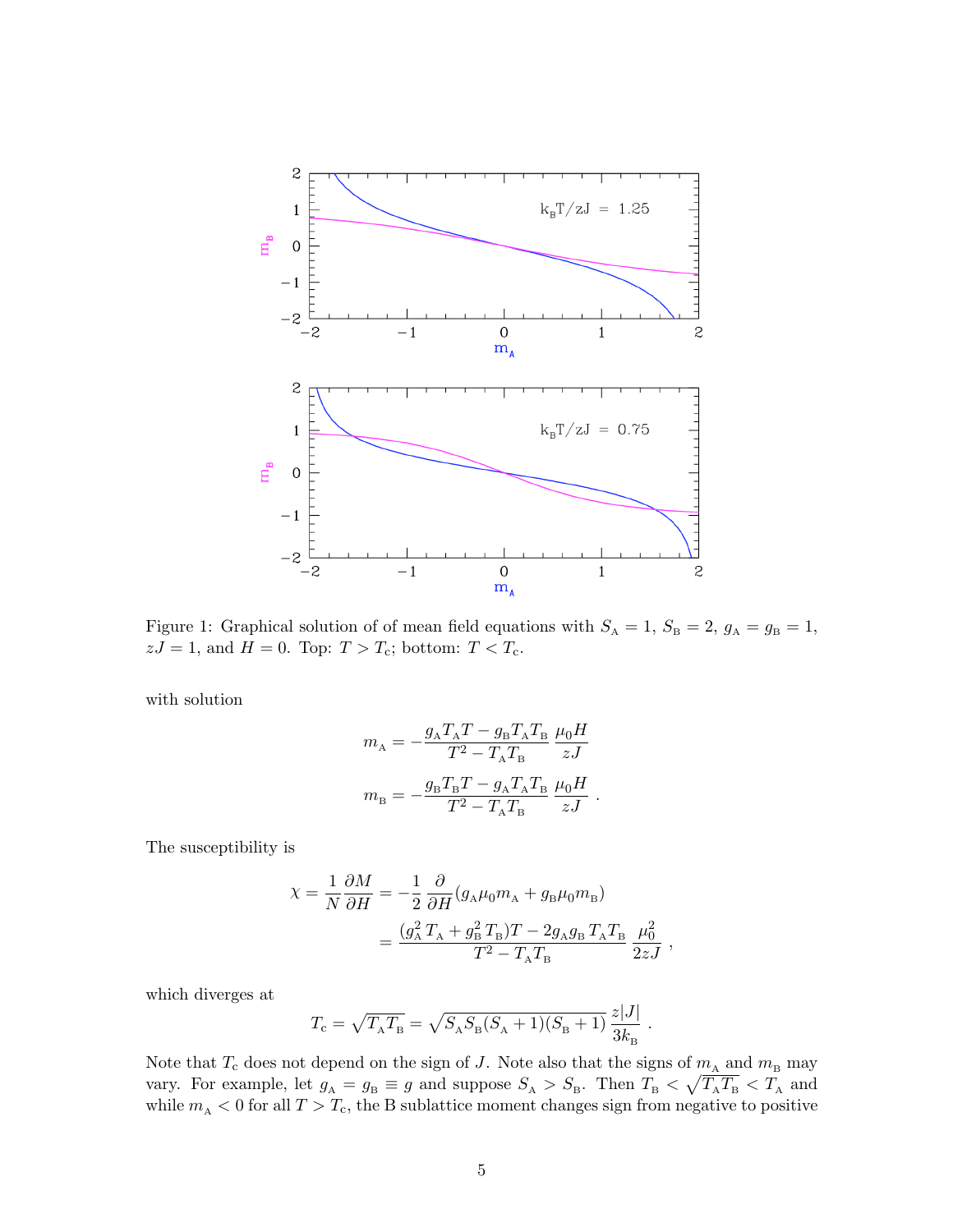at a temperature  $T_{\rm B} > T_{\rm c}$ . Finally, note that at high temperatures the susceptibility follows a Curie  $\chi \propto T^{-1}$  behavior.

Now let's work out the spin wave theory. Consider a bipartite lattice, i.e.one formed from two interpenetrating Bravais lattices. The A sublattice sites are located at  $\{R\}$  and the B sublattice sites at  $\{R+\delta\}$ . For the NaCl structure, A and B are FCC lattices, and we may take

$$
a_1 = a(\hat{\mathbf{y}} + \hat{\mathbf{z}})
$$
,  $a_2 = a(\hat{\mathbf{x}} + \hat{\mathbf{z}})$ ,  $a_3 = a(\hat{\mathbf{x}} + \hat{\mathbf{y}})$ ,  $\delta = a\hat{\mathbf{z}}$ ,

where  $a$  is the Na-Cl separation. Immediately, we know our spin-wave spectrum will exhibit two excitation branches. We assume the classical ground state is a N'eel state where all of the A sublattice spins are pointing down  $(S^z = -S)$  and all the B sublattice spins are pointing up  $(S^z = +S)$ . The most general Hamiltonian which is isotropic in spin-space and composed of bilinear operators is

$$
\mathcal{H} = \sum_{\mathbf{R},\mathbf{R}'} \left\{ J_{AA} \big( |\mathbf{R} - \mathbf{R}'| \big) \, \mathbf{S}_{A}(\mathbf{R}) \cdot \mathbf{S}_{A}(\mathbf{R}') + J_{\text{BB}} \big( |\mathbf{R} - \mathbf{R}'| \big) \, \mathbf{S}_{B}(\mathbf{R}) \cdot \mathbf{S}_{B}(\mathbf{R}') \right. \\ \left. + J_{AB} \big( |\mathbf{R} - \mathbf{R}' - \delta| \big) \, \mathbf{S}_{A}(\mathbf{R}) \cdot \mathbf{S}_{B}(\mathbf{R}') \right\} + \mu_{0} H \sum_{\mathbf{R}} \left\{ g_{A} \, S_{A}^{z}(\mathbf{R}) + g_{B} \, S_{B}^{z}(\mathbf{R}) \right\} \, .
$$

In our case,  $J_{AA} = J_{BB} = 0$  and  $J_{AB}(|\mathbf{R} - \mathbf{R}' - \boldsymbol{\delta}|) = J \delta_{|\mathbf{R} - \mathbf{R}' - \boldsymbol{\delta}|,a}$ , but it is instructive to consider the more general case in which all pairs of spins potentially interact. Even more generally, let's consider the anisotropic case, with the field directed along the direction of anisotropy:

$$
\mathcal{H} = \sum_{\mathbf{R},\mathbf{R}'} \left\{ J_{AA}(|\mathbf{R}-\mathbf{R}'|) \left( S_{\rm A}^x(\mathbf{R}) S_{\rm A}^x(\mathbf{R}') + S_{\rm A}^y(\mathbf{R}) S_{\rm A}^y(\mathbf{R}') \right) + \Delta_{AA} S_{\rm A}^z(\mathbf{R}) S_{\rm A}^z(\mathbf{R}') \right) + J_{\rm BB}(|\mathbf{R}-\mathbf{R}'|) \left( S_{\rm B}^x(\mathbf{R}) S_{\rm B}^x(\mathbf{R}') + S_{\rm B}^y(\mathbf{R}) S_{\rm B}^y(\mathbf{R}') \right) + \Delta_{\rm BB} S_{\rm B}^z(\mathbf{R}) S_{\rm B}^z(\mathbf{R}') \right) + J_{\rm AB}(|\mathbf{R}-\mathbf{R}'|) \left( S_{\rm A}^x(\mathbf{R}) S_{\rm B}^x(\mathbf{R}') + S_{\rm A}^y(\mathbf{R}) S_{\rm B}^y(\mathbf{R}') \right) + \Delta_{\rm AB} S_{\rm A}^z(\mathbf{R}) S_{\rm B}^z(\mathbf{R}') \right) + \mu_0 H \sum_{\mathbf{R}} \left\{ g_{\rm A} S_{\rm A}^z(\mathbf{R}) + g_{\rm B} S_{\rm B}^z(\mathbf{R}) \right\}.
$$

Writing  $\left[ \bm{S}_{i} \cdot \bm{S}_{j} \right]_{\Delta} \, \equiv \, \frac{1}{2}$  $\frac{1}{2}S_i^+S_j^- + \frac{1}{2}$  $\frac{1}{2}S_i^{\scriptscriptstyle{-}} S_j^{\scriptscriptstyle{+}} + \Delta S_i^z S_j^z$ , and expanding the radicals in the Bogoliubov transformation, we obtain

$$
\begin{split}\n\left[\mathbf{S}_{\text{A}}(\mathbf{R})\cdot\mathbf{S}_{\text{A}}(\mathbf{R}^{\prime})\right]_{\Delta_{\text{AA}}} &= \Delta_{\text{AA}} S_{\text{A}}^2 - \Delta_{\text{AA}} S_{\text{A}} \left(a_{\mathbf{R}}^{\dagger} a_{\mathbf{R}} + a_{\mathbf{R}^{\prime}}^{\dagger} a_{\mathbf{R}^{\prime}}\right) + S_{\text{A}} \left(a_{\mathbf{R}}^{\dagger} a_{\mathbf{R}^{\prime}} + a_{\mathbf{R}^{\prime}}^{\dagger} a_{\mathbf{R}}\right) + \dots \\
\left[\mathbf{S}_{\text{B}}(\mathbf{R})\cdot\mathbf{S}_{\text{B}}(\mathbf{R}^{\prime})\right]_{\Delta_{\text{BB}}} &= \Delta_{\text{BB}} S_{\text{B}}^2 - \Delta_{\text{BB}} S_{\text{B}} \left(b_{\mathbf{R}}^{\dagger} b_{\mathbf{R}} + b_{\mathbf{R}^{\prime}}^{\dagger} b_{\mathbf{R}^{\prime}}\right) + S_{\text{B}} \left(b_{\mathbf{R}}^{\dagger} b_{\mathbf{R}^{\prime}} + b_{\mathbf{R}^{\prime}}^{\dagger} b_{\mathbf{R}}\right) + \dots \\
\left[\mathbf{S}_{\text{A}}(\mathbf{R})\cdot\mathbf{S}_{\text{B}}(\mathbf{R}^{\prime})\right]_{\Delta_{\text{AB}}} &= -\Delta_{\text{AB}} S_{\text{A}} S_{\text{B}} + \Delta_{\text{AB}} \left(S_{\text{B}} a_{\mathbf{R}}^{\dagger} a_{\mathbf{R}} + S_{\text{A}} b_{\mathbf{R}}^{\dagger} b_{\mathbf{R}}\right) \\
&\quad - \sqrt{S_{\text{A}} S_{\text{B}}} \left(a_{\mathbf{R}}^{\dagger} b_{\mathbf{R}^{\prime}}^{\dagger} + a_{\mathbf{R}} b_{\mathbf{R}^{\prime}}\right) + \dots \,.\n\end{split}
$$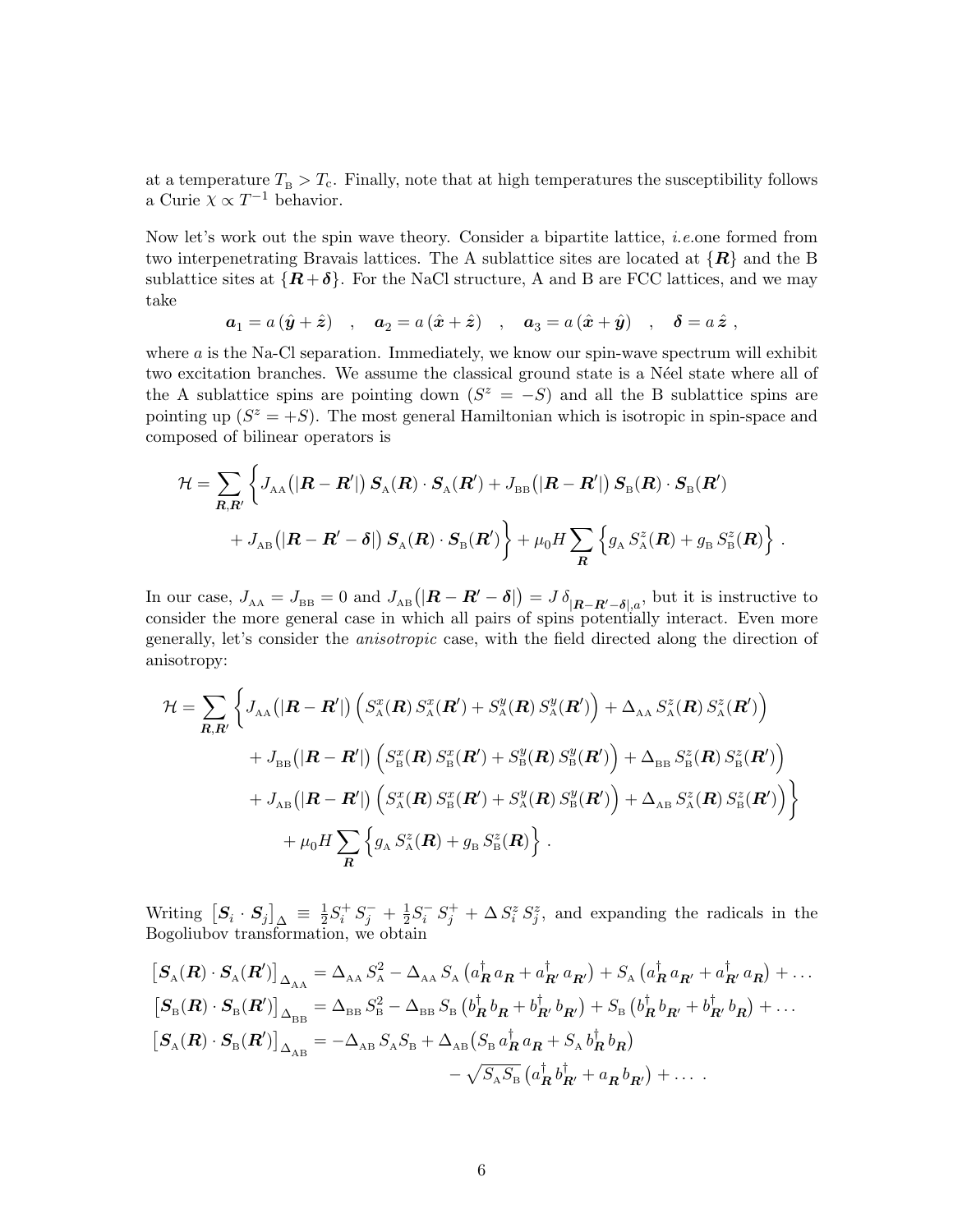The spin-wave Hamiltonian is then

$$
\mathcal{H} = S_{\rm A} \sum_{\mathbf{R}, \mathbf{R}'} J_{\rm AA} \left( \left| \mathbf{R} - \mathbf{R}' \right| \right) \left\{ a_{\mathbf{R}}^{\dagger} a_{\mathbf{R}'} + a_{\mathbf{R}'}^{\dagger} a_{\mathbf{R}} - \Delta_{\rm AA} a_{\mathbf{R}}^{\dagger} a_{\mathbf{R}} - \Delta_{\rm AA} a_{\mathbf{R}'}^{\dagger} a_{\mathbf{R}'} + \Delta_{\rm AA} S_{\rm A} \right\} + S_{\rm B} \sum_{\mathbf{R}, \mathbf{R}'} J_{\rm BB} \left( \left| \mathbf{R} - \mathbf{R}' \right| \right) \left\{ b_{\mathbf{R}}^{\dagger} b_{\mathbf{R}'} + b_{\mathbf{R}'}^{\dagger} b_{\mathbf{R}} - \Delta_{\rm BB} b_{\mathbf{R}}^{\dagger} b_{\mathbf{R}} - \Delta_{\rm BB} b_{\mathbf{R}'}^{\dagger} b_{\mathbf{R}'} + \Delta_{\rm BB} S_{\rm B} \right\} + \sum_{\mathbf{R}, \mathbf{R}'} J_{\rm AB} \left( \left| \mathbf{R} - \mathbf{R}' - \delta \right| \right) \left\{ - S_{\rm A} S_{\rm B} \left( a_{\mathbf{R}}^{\dagger} b_{\mathbf{R}'}^{\dagger} + a_{\mathbf{R}} b_{\mathbf{R}'} \right) + \Delta_{\rm AB} S_{\rm B} a_{\mathbf{R}}^{\dagger} a_{\mathbf{R}} + \Delta_{\rm AB} S_{\rm A} b_{\mathbf{R}'}^{\dagger} b_{\mathbf{R}'} - \Delta_{\rm AB} S_{\rm A} S_{\rm B} \right\}.
$$

We now Fourier transform, with

$$
a_{\pmb{R}} \equiv \frac{1}{\sqrt{N}_{\rm A}} \sum_{\pmb{k}} e^{i\pmb{k}\cdot\pmb{R}}\, a_{\pmb{k}} \qquad , \qquad b_{\pmb{R}} \equiv \frac{1}{\sqrt{N}_{\rm B}} \sum_{\pmb{k}} e^{i\pmb{k}\cdot(\pmb{R}+\pmb{\delta})}\, a_{\pmb{k}} \ ,
$$

and

$$
\hat{J}_{\text{AA}}(\mathbf{k}) = \sum_{\mathbf{R}} J_{\text{AA}}(|\mathbf{R}|) e^{-i\mathbf{k} \cdot \mathbf{R}}
$$

$$
\hat{J}_{\text{BB}}(\mathbf{k}) = \sum_{\mathbf{R}} J_{\text{BB}}(|\mathbf{R}|) e^{-i\mathbf{k} \cdot \mathbf{R}}
$$

$$
\hat{J}_{\text{AB}}(\mathbf{k}) = \sum_{\mathbf{R}} J_{\text{AB}}(|\mathbf{R} + \boldsymbol{\delta}|) e^{-i\mathbf{k} \cdot (\mathbf{R} + \boldsymbol{\delta})}.
$$

Here,  $N_A = N_B = \frac{1}{2}N$  is half the total number of lattice sites. This leads to

$$
\mathcal{H} = E_0 + \sum_{\mathbf{k}} \left\{ \omega_{\mathbf{A}}(\mathbf{k}) \, a_{\mathbf{k}}^\dagger \, a_{\mathbf{k}} + \omega_{\mathbf{B}}(\mathbf{k}) \, b_{\mathbf{k}}^\dagger \, b_{\mathbf{k}} - \nu(\mathbf{k}) \, a_{\mathbf{k}}^\dagger \, b_{-\mathbf{k}}^\dagger - \nu^*(\mathbf{k}) \, a_{\mathbf{k}} \, b_{-\mathbf{k}} \right\} \,,
$$

with

$$
\omega_{\rm A}(\mathbf{k}) = +g_{\rm A}\mu_0 H + 2S_{\rm A} \left(\hat{J}_{\rm AA}(\mathbf{k}) - \Delta_{\rm AA} \hat{J}_{\rm AA}(0)\right) + \Delta_{\rm AB} S_{\rm B} \hat{J}_{\rm AB}(0)
$$
  

$$
\omega_{\rm B}(\mathbf{k}) = -g_{\rm B}\mu_0 H + 2S_{\rm B} \left(\hat{J}_{\rm BB}(\mathbf{k}) - \Delta_{\rm BB} \hat{J}_{\rm BB}(0)\right) + \Delta_{\rm AB} S_{\rm A} \hat{J}_{\rm AB}(0)
$$
  

$$
\nu(\mathbf{k}) = \sqrt{S_{\rm A}S_{\rm B}} \hat{J}_{\rm AB}(\mathbf{k}) .
$$

Note that  $\hat{J}_{AA}(\mathbf{k})$  and  $\hat{J}_{BB}(\mathbf{k})$  are both real, but not necessarily  $\hat{J}_{AB}(\mathbf{k})$ . All three satisfy  $\hat{J}(-\mathbf{k}) = \hat{J}^*(\mathbf{k})$ , since they are Fourier transforms of real functions  $J(\mathbf{R})$ .<sup>1</sup>

OK, now we do the Bogoliubov thang, and write

$$
a_{\mathbf{k}} = u_{\mathbf{k}} \alpha_{\mathbf{k}} + v_{\mathbf{k}}^* \beta_{-\mathbf{k}}^{\dagger} a_{\mathbf{k}}^{\dagger} = u_{\mathbf{k}}^* \alpha_{\mathbf{k}}^{\dagger} + v_{\mathbf{k}} \beta_{-\mathbf{k}} \qquad b_{-\mathbf{k}} = u_{\mathbf{k}} \beta_{-\mathbf{k}} + v_{\mathbf{k}}^* \alpha_{\mathbf{k}}^{\dagger} b_{-\mathbf{k}}^{\dagger} = u_{\mathbf{k}}^* \beta_{-\mathbf{k}}^{\dagger} + v_{\mathbf{k}} \alpha_{\mathbf{k}}.
$$

<sup>&</sup>lt;sup>1</sup>For the NaCl structure,  $\hat{J}_{AB}(\boldsymbol{k})$  as defined is real.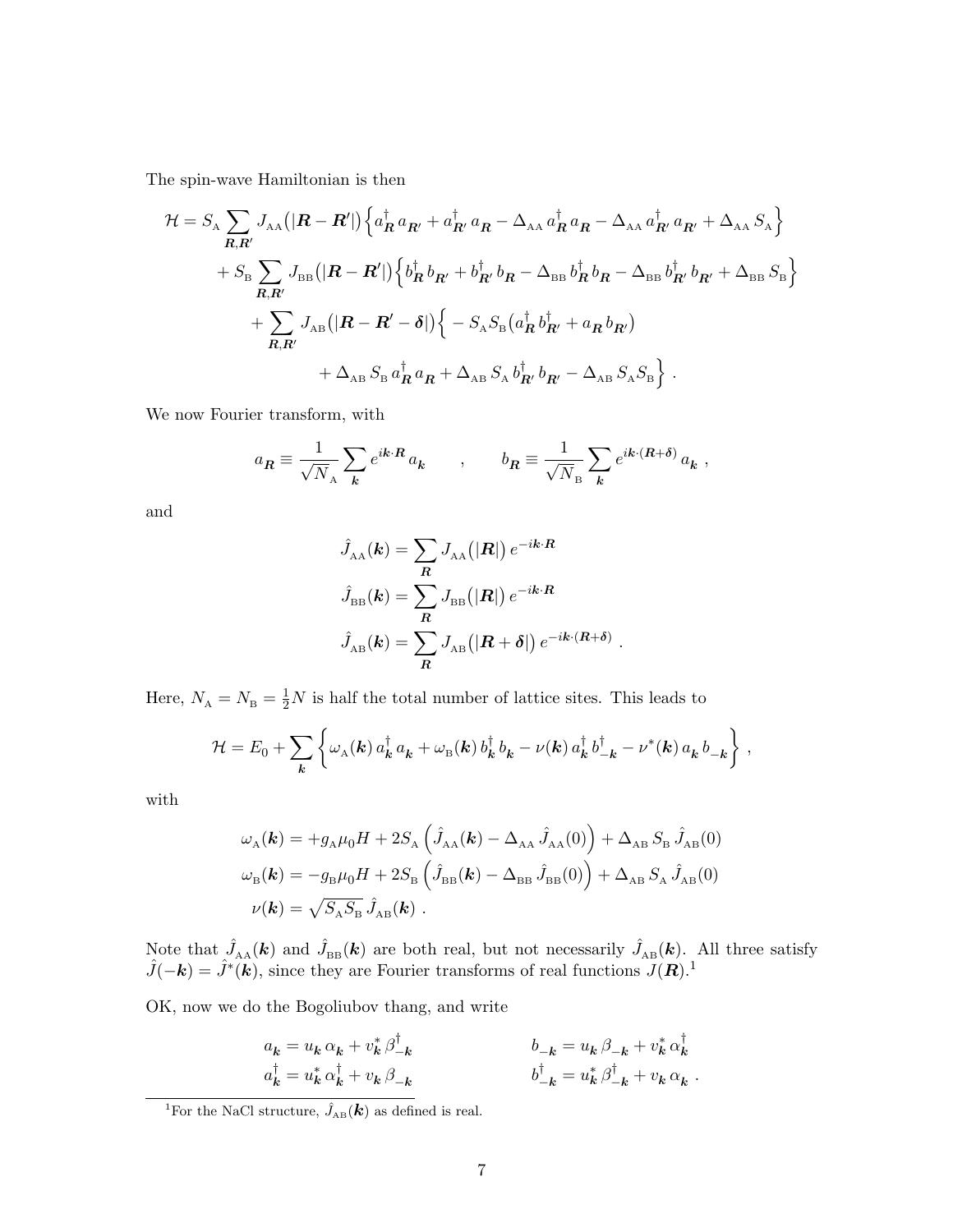This preserves the bosonic commutation relations:

$$
\begin{aligned}\n\left[\alpha_{\mathbf{k}}, \alpha_{\mathbf{k}'}^\dagger\right] &= \left[\beta_{\mathbf{k}}, \beta_{\mathbf{k}'}^\dagger\right] = \left[a_{\mathbf{k}}, a_{\mathbf{k}'}^\dagger\right] = \left[b_{\mathbf{k}}, b_{\mathbf{k}'}^\dagger\right] = \delta_{\mathbf{k}\mathbf{k}'} \\
\left[\alpha_{\mathbf{k}}, \beta_{\mathbf{k}'}\right] &= \left[\alpha_{\mathbf{k}}, \beta_{\mathbf{k}'}^\dagger\right] = \left[a_{\mathbf{k}}, b_{\mathbf{k}'}\right] = \left[a_{\mathbf{k}}, b_{\mathbf{k}'}^\dagger\right] = 0 \ .\n\end{aligned}
$$

Substituting into  $\mathcal{H}$ , we find  $\mathcal{H} = \sum_{k} \mathcal{H}_{k}$ , with

$$
\mathcal{H}_{\mathbf{k}} = \left\{ \omega_{\mathbf{A}}(\mathbf{k}) \left| u_{\mathbf{k}} \right|^{2} + \omega_{\mathbf{B}}(\mathbf{k}) \left| v_{\mathbf{k}} \right|^{2} - \nu(\mathbf{k}) u_{\mathbf{k}} v_{\mathbf{k}}^{*} - \nu^{*}(\mathbf{k}) u_{\mathbf{k}}^{*} v_{\mathbf{k}} \right\} \alpha_{\mathbf{k}}^{\dagger} \alpha_{\mathbf{k}} \n+ \left\{ \omega_{\mathbf{A}}(\mathbf{k}) \left| v_{\mathbf{k}} \right|^{2} + \omega_{\mathbf{B}}(\mathbf{k}) \left| u_{\mathbf{k}} \right|^{2} - \nu(\mathbf{k}) u_{\mathbf{k}} v_{\mathbf{k}}^{*} - \nu^{*}(\mathbf{k}) u_{\mathbf{k}}^{*} v_{\mathbf{k}} \right\} \beta_{-\mathbf{k}}^{\dagger} \beta_{-\mathbf{k}} \n+ \left\{ \left( \omega_{\mathbf{A}}(\mathbf{k}) + \omega_{\mathbf{B}}(\mathbf{k}) \right) u_{\mathbf{k}} v_{\mathbf{k}} - \nu(\mathbf{k}) u_{\mathbf{k}}^{2} - \nu^{*}(\mathbf{k}) v_{\mathbf{k}}^{2} \right\} \alpha_{\mathbf{k}} \beta_{-\mathbf{k}} \n+ \left\{ \left( \omega_{\mathbf{A}}(\mathbf{k}) + \omega_{\mathbf{B}}(\mathbf{k}) \right) u_{\mathbf{k}}^{*} v_{\mathbf{k}}^{*} - \nu^{*}(\mathbf{k}) u_{\mathbf{k}}^{*2} - \nu(\mathbf{k}) v_{\mathbf{k}}^{*2} \right\} \alpha_{\mathbf{k}}^{\dagger} \beta_{-\mathbf{k}}^{\dagger} + \text{const.}
$$

We now write  $\nu(\mathbf{k}) \equiv |\nu(\mathbf{k})| e^{i\varphi(\mathbf{k})}$  and use the freedom to choose  $\{u_{\mathbf{k}}, v_{\mathbf{k}}\}$  to eliminate the  $\alpha_{\boldsymbol{k}} \, \beta_{-\boldsymbol{k}}$  and  $\alpha_{\boldsymbol{k}}^{\dagger}$  $_{\bm{k}}^{\dagger}\,\beta_{-}^{\dagger}$  $\frac{1}{k}$  terms in  $\mathcal{H}_k$ :

$$
\label{eq:uk} \begin{split} u_{\pmb{k}}&=\cosh\theta_{\pmb{k}}\,e^{-i\varphi(\pmb{k})/2}\vspace{1mm}\\ v_{\pmb{k}}&=\sinh\theta_{\pmb{k}}\,e^{+i\varphi(\pmb{k})/2}\ , \end{split}
$$

where

$$
\tanh 2\theta_{\mathbf{k}} = \frac{2\left|\nu(\mathbf{k})\right|}{\omega_{\rm A}(\mathbf{k}) + \omega_{\rm B}(\mathbf{k})} \ .
$$

This leads to the dispersions

$$
E_{+}(\mathbf{k}) = +\omega_{-}(\mathbf{k}) + \sqrt{\omega_{+}^{2}(\mathbf{k}) - \nu^{2}(\mathbf{k})}
$$
  

$$
E_{-}(\mathbf{k}) = -\omega_{-}(\mathbf{k}) + \sqrt{\omega_{+}^{2}(\mathbf{k}) - \nu^{2}(\mathbf{k})},
$$

where

$$
\omega_{\pm}(\boldsymbol{k}) \equiv \frac{1}{2} \Big\{ \omega_{\text{A}}(\boldsymbol{k}) \pm \omega_{\text{B}}(\boldsymbol{k}) \Big\} \;,
$$

and where  $E_+(\boldsymbol{k})$  is the  $\alpha$ -boson dispersion, and  $E_-(\boldsymbol{k})$  is the  $\beta$ -boson dispersion:

$$
\mathcal{H} = \sum_{\mathbf{k}} \left\{ E_{+}(\mathbf{k}) \, \alpha_{\mathbf{k}}^{\dagger} \, \alpha_{\mathbf{k}} + E_{-}(\mathbf{k}) \, \beta_{\mathbf{k}}^{\dagger} \, \beta_{\mathbf{k}} \right\} \, .
$$

Let's check our dispersion in some simple cases. For the NaCl structure, we take  $J_{AA}(\mathbf{R}) =$  $J_{\text{\tiny BB}}(\mathbf{R}) = 0$  and  $\hat{J}_{AB}(\mathbf{R} + \boldsymbol{\delta}) = \delta_{|\mathbf{R} + \boldsymbol{\delta}|,a}$ . Then

$$
\hat{J}_{AB}(\mathbf{k}) = 2J\Big(\cos k_x a + \cos k_y a + \cos k_z a\Big).
$$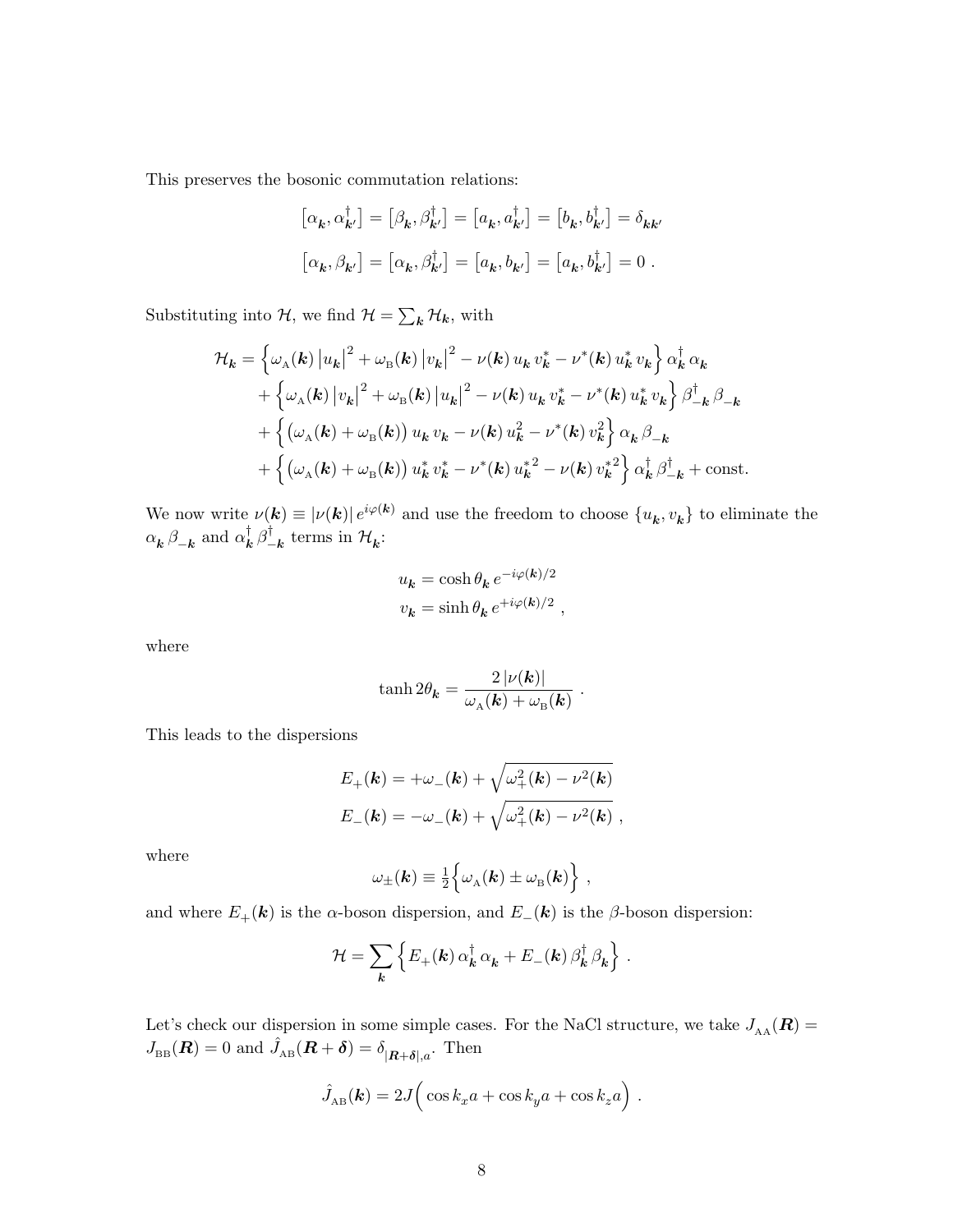In order for the spin-wave Hamiltonian to be stable, we must have  $E_{\alpha\beta}(\mathbf{k}) \geq 0$  for all k in the Brillouin zone. Otherwise, the ground state energy can be lowered by adding  $\alpha$  or  $\beta$ excitations, and at the level of the spin-wave Hamiltonian there is nothing to prevent us from adding an infinite number of such excitations (i.e. there is no spin-wave repulsion) in order to keep lowering the energy. At the zone center, the energy gap is  $E_{\rm g}(H=0) = r \hat{J}_{AB}(0)$ , where

$$
r = \frac{1}{2}\sqrt{(S_{A} + S_{B})^{2}\Delta_{AB}^{2} - 4S_{A}S_{B}} - \frac{1}{2}|S_{A} - S_{B}| \Delta_{AB}.
$$

The gap vanishes when  $r = 0$ , which occurs at the isotropic point  $\Delta_{AB} = 1$ . For  $\Delta_{AB} < 1$ ,  $E_{\rm g}(H = 0)$  < 0 and the spectrum is unstable. Precisely at  $\Delta_{\rm AB} = 1$ , the spectrum is unstable in an infinitesimal field. The system would prefer to enter the *spin flop phase*, in which the spins lie predominantly in the  $x-y$  plane with some small component parallel to the z-axis. If we further restrict  $\Delta_{AB} = 1$ , then the spin-wave dispersion for  $H = 0$  becomes

$$
E_{\pm}(\mathbf{k}) = \pm \frac{1}{2}(S_{\rm B} - S_{\rm A})\,\hat{J}_{\rm AB}(0) + \frac{1}{2}\hat{J}_{\rm AB}(0)\,\sqrt{(S_{\rm A} - S_{\rm B})^2 + S_{\rm A}S_{\rm B}\,k^2R_*^2 + \mathcal{O}(k^4)}\,,
$$

where

$$
R_*^2 \equiv \frac{\sum_{\mathbf{R}} \mathbf{R}^2 J_{AB}(\mathbf{R})}{d \sum_{\mathbf{R}} J_{AB}(\mathbf{R})} \;,
$$

with d the dimension of space. For the NaCl structure,  $R_* = a/\sqrt{3}$ . If both  $S_A$  and  $S_B$ are large, but their difference is of order unity, then a separation of scales develops. For  $k \ll |S_A - S_B| / \sqrt{S_A S_B}$ , the low-lying spin-wave branch disperses quadratically, as in the case of the ferromagnet. For  $|S_A - S_B| / \sqrt{S_A S_B} \ll k \ll \pi/a$ , the dispersion is linear, as in the case of the antiferromagnet. At very long wavelengths, then, the ferrimagnet behaves as a *ferromagnet*, with a net spin  $|S_A - S_B|$  per unit cell. At somewhat longer wavelengths (but still large compared with the lattice spacing), this quadratic dispersion crosses over to a linear one, typical of an antiferromagnet.

[4] Thinking about singlets – Consider the antiferromagnetic Heisenberg model on a bipartite lattice:

$$
\mathcal{H}=J\sum_{\langle ij\rangle}\bm{S}_i\cdot\bm{S}_j
$$

where  $J > 0$  and the sum is over the bonds of the lattice.

(a) Break up the lattice into a dimer covering. There are exponentially many such dimer coverings, *i.e.* the number grows as  $e^{\alpha N}$  where N is the number of lattice sites. Think about tiling a chessboard with with dominoes. The analysis of this problem was performed by H. N. V. Temperley and M. E. Fisher, Phil. Mag. 6, 1061 (1961). Denote one sublattice as A and the other as B. You are to develop a mean field theory of interacting dimers in the presence of a self-consistent staggered field

$$
\langle \boldsymbol{S}_{\text{\tiny A}} \rangle = - \langle \boldsymbol{S}_{\text{\tiny B}} \rangle \equiv m \hat{\boldsymbol{z}} \ .
$$

The mean field Hamiltonian then breks up into a sum over dimer Hamiltonians

$$
\begin{aligned} \mathcal{H}_{\text{dimer}} &= J\mathbf{S}_{\text{A}} \cdot \mathbf{S}_{\text{B}} + (z-1)J \left\langle \mathbf{S}_{\text{B}} \right\rangle \cdot \mathbf{S}_{\text{A}} + (z-1)J \left\langle \mathbf{S}_{\text{A}} \right\rangle \cdot \mathbf{S}_{\text{B}} \\ &= J\mathbf{S}_{\text{A}} \cdot \mathbf{S}_{\text{B}} - H_{\text{s}} \left( S_{\text{A}}^{z} - S_{\text{B}}^{z} \right) \end{aligned}
$$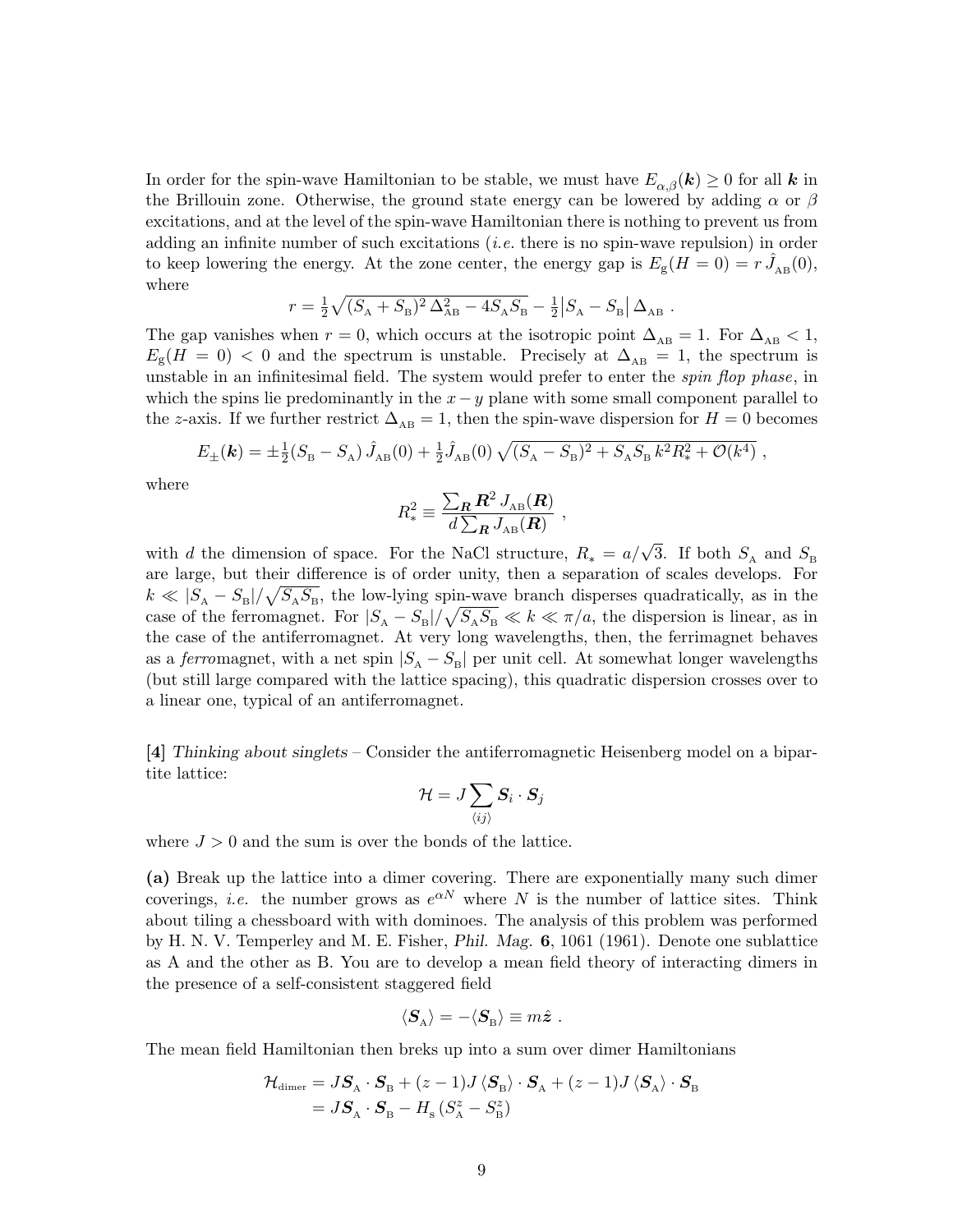where the effective staggered field is  $H_s = (z - 1)Jm$ , and z is the lattice coordination number. Find the eigenvalues of the dimer Hamiltonian when  $S = \frac{1}{2}$  $\frac{1}{2}$ .

(b) Define  $x = 2h/J$ . What is the self-consistent equation for x when  $T = 0$ ? Under what conditions is there a nontrivial solution? What then is the self-consistent staggered magnetization? How does it compare with the result of spin-wave theory?

**Solution:** The mean field Hamiltonian,

$$
\mathcal{H} = J\,\textbf{S}_{\text{A}}\cdot\textbf{S}_{\text{B}} - H_{\text{s}}\left(S_{\text{A}}^{z} - S_{\text{B}}^{z}\right)\,,
$$

is written in matrix form (for  $S=\frac{1}{2}$ )  $(\frac{1}{2})$  as

$$
\mathcal{H} = \begin{pmatrix}\n\begin{matrix}\n\uparrow\uparrow\rangle & \mathbf{1} & \mathbf{1} & \mathbf{1} \\
\mathbf{1} & \mathbf{1} & \mathbf{1} & \mathbf{1} \\
\mathbf{1} & \mathbf{1} & \mathbf{1} & \mathbf{1} \\
\mathbf{1} & \mathbf{1} & \mathbf{1} & \mathbf{1} \\
\mathbf{1} & \mathbf{1} & \mathbf{1} & \mathbf{1} \\
\mathbf{1} & \mathbf{1} & \mathbf{1} & \mathbf{1} \\
\mathbf{1} & \mathbf{1} & \mathbf{1} & \mathbf{1} \\
\mathbf{1} & \mathbf{1} & \mathbf{1} & \mathbf{1} \\
\mathbf{1} & \mathbf{1} & \mathbf{1} & \mathbf{1} \\
\mathbf{1} & \mathbf{1} & \mathbf{1} & \mathbf{1} \\
\mathbf{1} & \mathbf{1} & \mathbf{1} & \mathbf{1} \\
\mathbf{1} & \mathbf{1} & \mathbf{1} & \mathbf{1} \\
\mathbf{1} & \mathbf{1} & \mathbf{1} & \mathbf{1} \\
\mathbf{1} & \mathbf{1} & \mathbf{1} & \mathbf{1} \\
\mathbf{1} & \mathbf{1} & \mathbf{1} & \mathbf{1} \\
\mathbf{1} & \mathbf{1} & \mathbf{1} & \mathbf{1} \\
\mathbf{1} & \mathbf{1} & \mathbf{1} & \mathbf{1} \\
\mathbf{1} & \mathbf{1} & \mathbf{1} & \mathbf{1} \\
\mathbf{1} & \mathbf{1} & \mathbf{1} & \mathbf{1} \\
\mathbf{1} & \mathbf{1} & \mathbf{1} & \mathbf{1} \\
\mathbf{1} & \mathbf{1} & \mathbf{1} & \mathbf{1} \\
\mathbf{1} & \mathbf{1} & \mathbf{1} & \mathbf{1} \\
\mathbf{1} & \mathbf{1} & \mathbf{1} & \mathbf{1} \\
\mathbf{1} & \mathbf{1} & \mathbf{1} & \mathbf{1} \\
\mathbf{1} & \mathbf{1} & \mathbf{1} & \mathbf{1} \\
\mathbf{1} & \mathbf{1} & \mathbf{1} & \mathbf{1} \\
\mathbf{1} & \mathbf
$$

Clearly the states  $|\uparrow\uparrow\rangle$  and  $|\downarrow\downarrow\rangle$  are eigenstates of H with eigenvalues  $\frac{1}{4}$  J. The other two eigenvalues are easily found to be

$$
\lambda_{\pm} = -\frac{1}{4} J \pm \sqrt{H_{\rm s}^2 + \frac{1}{4} J^2} ,
$$

The ground state eigenvector is then

$$
\big| \Psi_0 \,\big\rangle = \alpha \, \big| \uparrow \downarrow \ \big\rangle + \beta \, \big| \downarrow \uparrow \ \big\rangle \ ,
$$

with

$$
\frac{\beta}{\alpha} = x - \sqrt{1 + x^2} \;,
$$

with  $x = 2H_s/J$ . The staggered moment is then

$$
m = \langle S_{\rm A}^z \rangle = \frac{1}{2} \frac{|\alpha|^2 - |\beta|^2}{|\alpha|^2 + |\beta|^2} = \frac{x}{2\sqrt{1+x^2}}.
$$

Since  $m=\frac{1}{2}$  $\frac{1}{2}x/(z-1)$ , we have  $\sqrt{1+x^2} = (z-1)$ , or

$$
m = \frac{\sqrt{z(z-2)}}{2(z-1)}
$$

for the staggered magnetization. For  $z = 4$  (square lattice) we find  $m =$  $\frac{\sqrt{2}}{3} \simeq 0.471$ , which is 94\% of the full moment  $S=\frac{1}{2}$  $\frac{1}{2}$ . Spin wave theory gives  $m \simeq S - 0.19 \simeq 0.31$ , which is only 62% of the full moment for  $S = 4$ .

[5] Let's all do the spin flop – In real solids crystal field effects often lead to anisotropic spin-spin interactions. Consider the anisotropic Heisenberg antiferromagnet in a uniform magnetic field,

$$
\mathcal{H} = J \sum_{\langle ij \rangle} (S_i^x S_j^x + S_i^y S_j^y + \Delta S_i^z S_j^z) + h \sum_i S_i^z
$$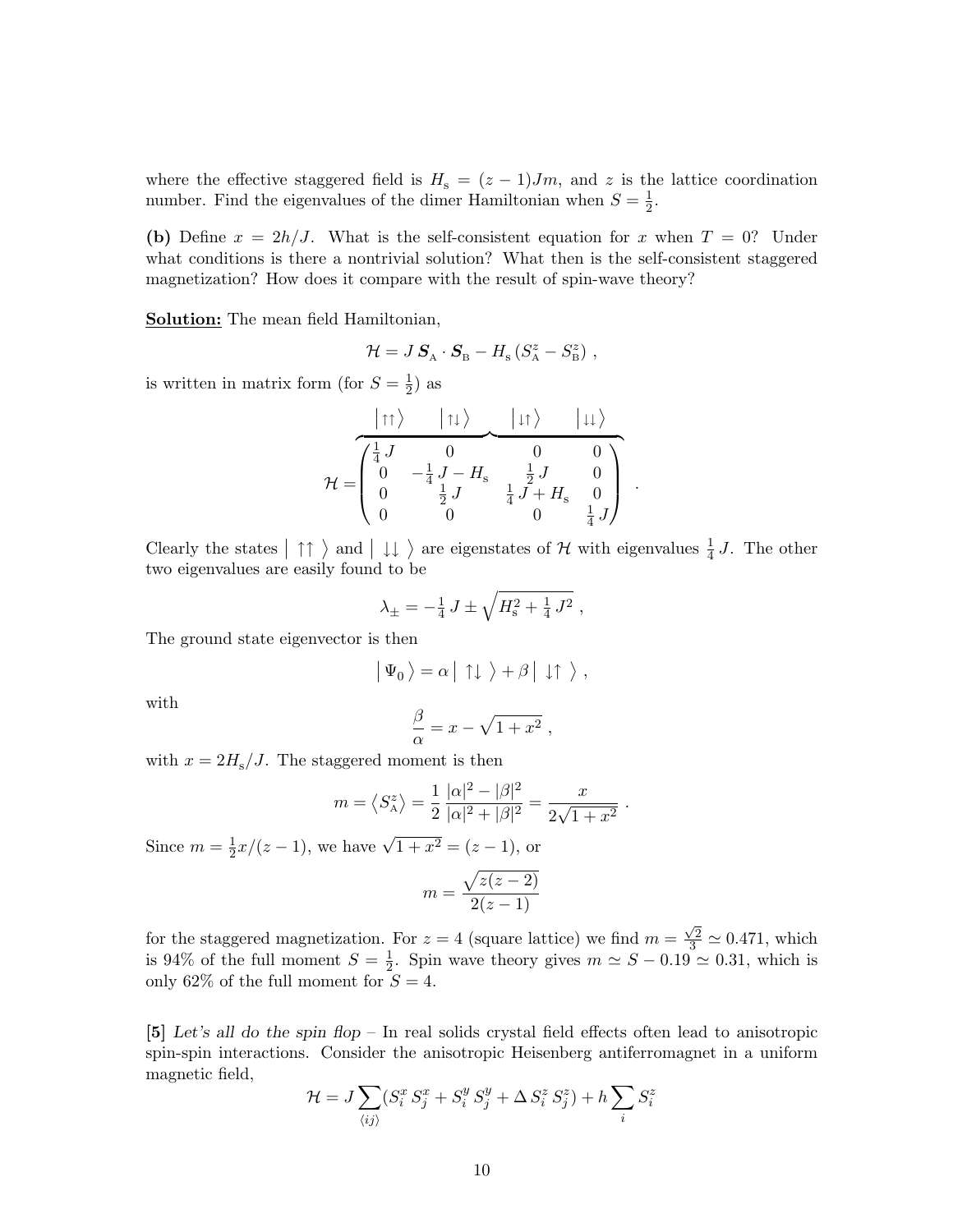where the field is parallel to the direction of anisotropy. Assume  $\delta \geq 0$  and a bipartite lattice.

(a) Think first about classical spins. In a small external field, show that if the anisotropy  $\Delta$  is not too large that the lowest energy configuration has the spins on the two sublattices lying predominantly in the  $(x, y)$  plane and antiparallel, with a small parallel component along the direction of the field. This is called a canted, or 'spin-flop' structure. What is the angle  $\theta_c$  by which the spins cant out of the  $(x, y)$  plane? What do I mean by not too large? (You may assume that the lowest energy configuration is a two sublattice structure, rather than something nasty like a four sublattice structure or an incommensurate one.)

(b) Now work out the quantum spin wave theory. To do this, you'll have to rotate the quantization axes of the spins to their classical directions. This means taking

$$
S^x \to \cos \theta S^x + \sin \theta S^z
$$
  

$$
S^y \to S^y
$$
  

$$
S^z \to -\sin \theta S^x + \cos \theta S^z
$$

with  $\theta = \pm \theta_0$ , depending on the sublattice in question. How is  $\theta_0$  related to  $\theta_c$  above? This may seem like a pain in the neck, but really it isn't so bad. Besides, you shouldn't complain so much. And stand up straight – you're slouching. And brush your teeth.

(c) Compute the spin wave dispersion and find under what conditions the theory is unstable.

**Solution:** We start by assuming a two-sublattice structure in which the spins lie in the  $x-z$ plane. (Any two-sublattice structure is necessarily coplanar.) Let the A sublattice spins point in the direction  $(\theta = \theta_A, \phi = 0)$  and let the B sublattice spins point in the direction  $(\theta = \theta_{\rm B}, \phi = 0)$ . The classical energy per bond is then

$$
\varepsilon(\theta_A, \theta_B) = -JS^2 \sin \theta_A \sin \theta_B + JS^2 \Delta \cos \theta_A \cos \theta_B - \frac{hS}{z} (\cos \theta_A + \cos \theta_B) .
$$

Note that in computing the energy per bond, we must account for the fact that for each site there are  $\frac{1}{2}z$  bonds, where z is the coordination number. The total number of bonds is thus  $N_{\text{bonds}} = \frac{1}{2}Nz$ , where N is the number of sites. Note also the competition between  $\Delta$ and h. Large  $\Delta$  makes the spins antialign along  $\hat{z}$ , while large h prefers alignment along  $\hat{z}$ .

Let us first assume  $\theta_A = \theta_B = \theta_c$  and determine  $\theta_c$ . Let  $e(\theta_A, \theta_B) \equiv \varepsilon(\theta_A, \theta_B)/JS^2$ :

$$
e(\theta_{\rm c}) \equiv e(\theta_{\rm A} = \theta_{\rm c}, \theta_{\rm B} = \theta_{\rm c})
$$
  
=  $-\sin^2 \theta_{\rm c} + \Delta \cos^2 \theta_{\rm c} - \frac{2h}{zSJ} \cos \theta_{\rm c}$   
 $\frac{\partial e}{\partial \theta_{\rm c}} = \sin \theta_{\rm c} \cdot \left\{ 2(1 + \Delta) \cos \theta_{\rm c} - \frac{2h}{zSJ} \right\}.$ 

Thus, the extrema of  $e(\theta_c)$  occur at  $\sin \theta_c = 0$  and at

$$
\cos\theta_{\rm c} = \frac{h}{zSJ(1+\Delta)} \ .
$$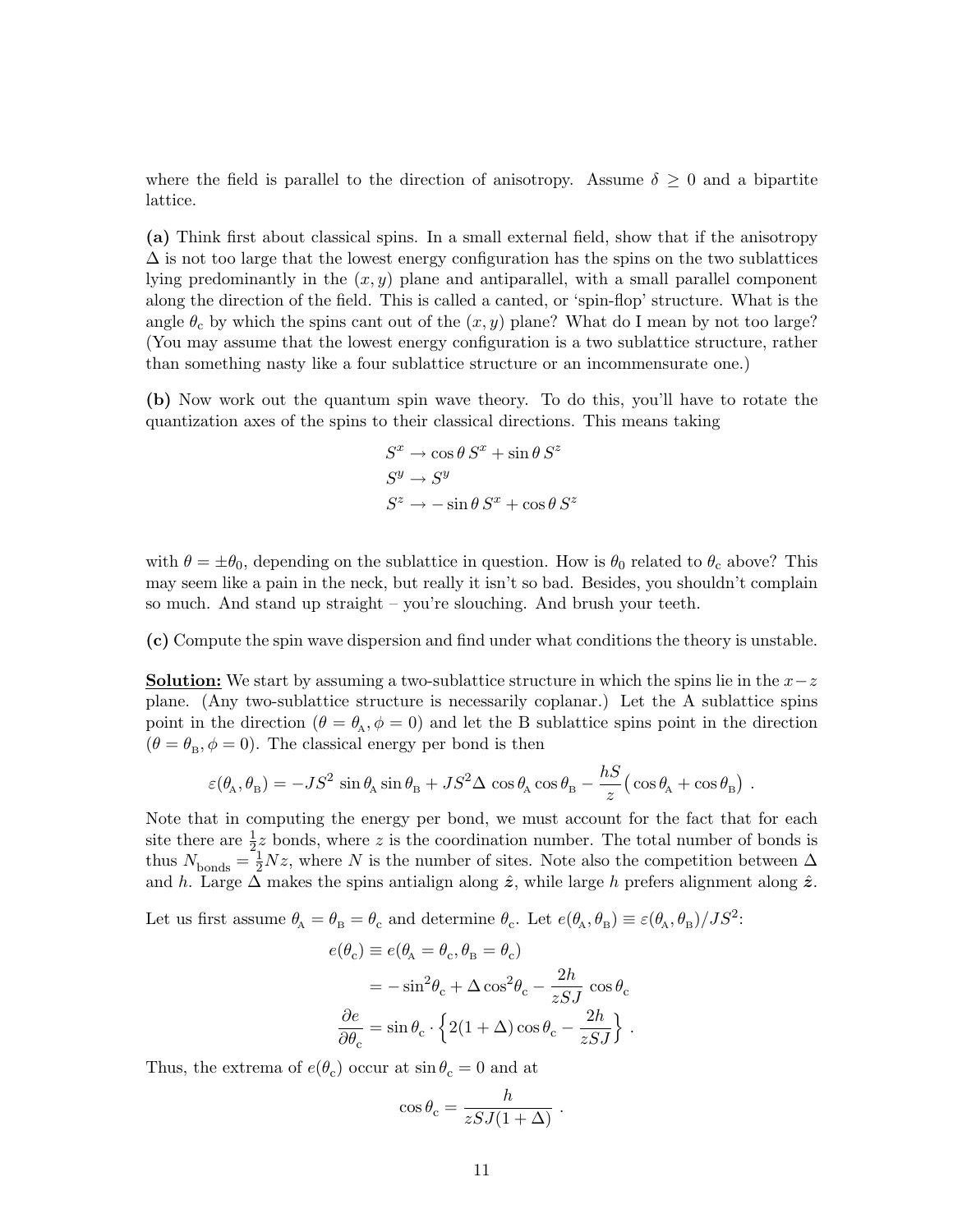The latter solution is present only when  $\Delta > |h/zSJ| - 1$ . The energy of this state is

$$
e = -\left\{1 + \frac{1}{1+\Delta} \left(\frac{h}{zSJ}\right)^2\right\}
$$

per bond.

To assess stability, we'll need the second derivatives,

$$
\frac{\partial^2 e}{\partial \theta_{\rm A}^2}\bigg|_{\theta_{\rm A}=\theta_{\rm c}} = \frac{\partial^2 e}{\partial \theta_{\rm B}^2}\bigg|_{\theta_{\rm A}=\theta_{\rm c}} = \sin^2 \theta_{\rm c} - \Delta \cos^2 \theta_{\rm c} + \frac{h}{z SJ} \cos \theta_{\rm c}
$$

$$
\frac{\partial^2 e}{\partial \theta_{\rm A} \partial \theta_{\rm B}}\bigg|_{\theta_{\rm A}=\theta_{\rm c}} = -\cos^2 \theta_{\rm c} + \Delta \sin^2 \theta_{\rm c} ,
$$

from which we obtain the eigenvalues of the Hessian matrix,

$$
\lambda_{+} = (1 + \Delta)(1 - 2\cos^{2}\theta_{c}) + \frac{h}{zSJ}\cos\theta_{c}
$$

$$
= (1 + \Delta)\left\{1 - \left(\frac{h}{zSJ(1 + \Delta)}\right)^{2}\right\}
$$

$$
\lambda_{-} = (1 - \Delta) + \frac{h}{zSJ}\cos\theta_{c}
$$

$$
= \frac{1}{1 + \Delta}\left\{1 - \Delta^{2} + \left(\frac{h}{zSJ}\right)^{2}\right\}.
$$

Assuming  $\Delta>0,$  we have that  $\lambda_+>0$  requires

$$
\Delta > \frac{|h|}{zSJ} - 1 \;,
$$

which is equivalent to  $\cos^2 \theta_c < 1$ , and  $\lambda_{-} > 0$  requires

$$
\Delta < \sqrt{1 + \left(\frac{h}{zSJ}\right)^2} \; .
$$

This is the meaning of "not too large."

The other extrema occur when  $\sin \theta_c = 0$ , *i.e.*  $\theta_c = 0$  and  $\theta_c = \pi$ . The eigenvalues of the Hessian at these points are:

$$
\theta_{\rm c}=0: \hspace{1in} \lambda_{+} = -(1+\Delta) + \frac{h}{zSJ} \label{eq:22}
$$
  

$$
\lambda_{-} = 1-\Delta + \frac{h}{zSJ} \label{eq:23}
$$
  

$$
\theta_{\rm c} = \pi \hspace{1in} \lambda_{+} = -(1+\Delta) - \frac{h}{zSJ} \label{eq:24}
$$
  

$$
\lambda_{-} = 1-\Delta - \frac{h}{zSJ} \ .
$$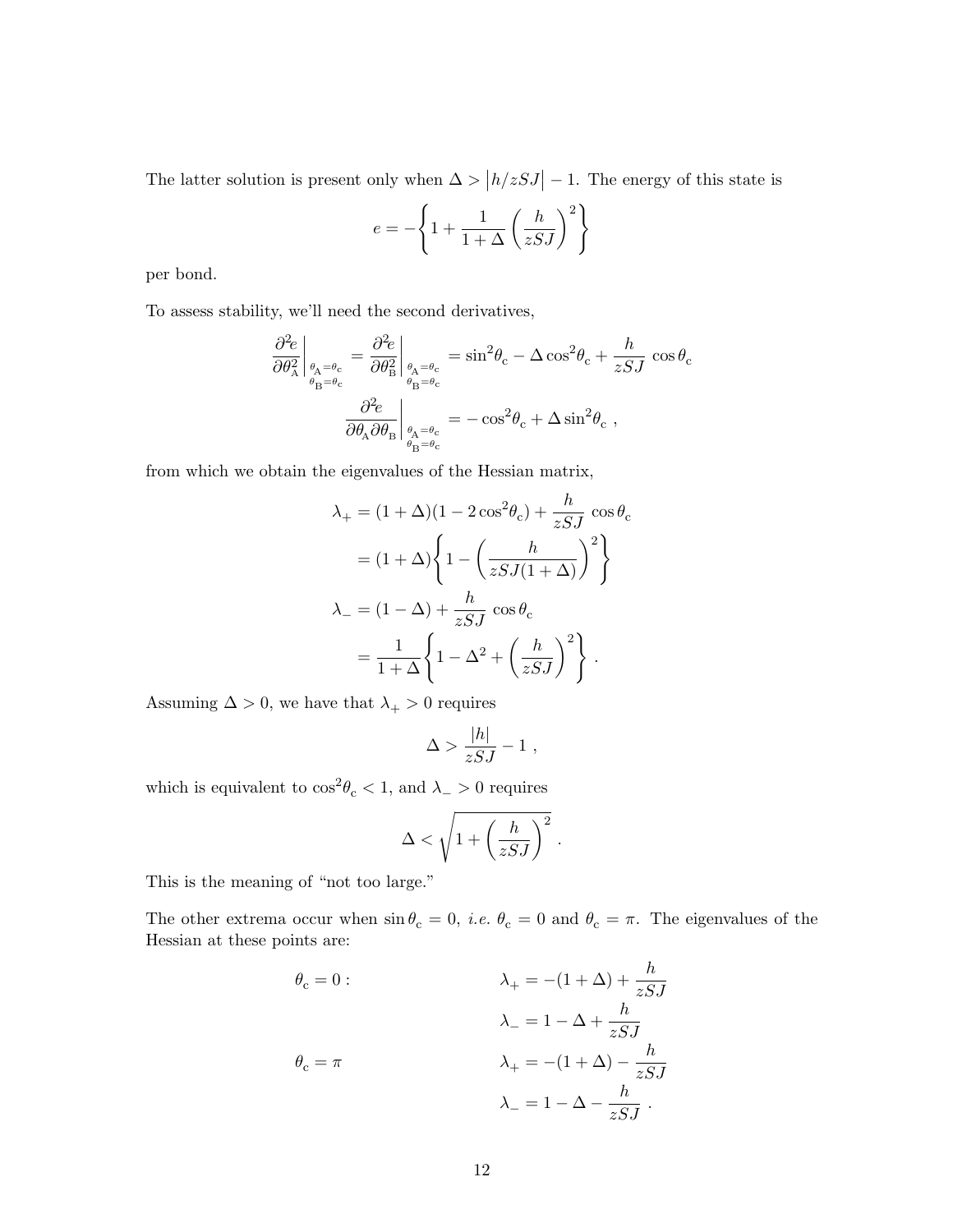Without loss of generality we may assume  $h \geq 0$ , in which case the  $\theta_c = \pi$  solution is always unstable. This is obvious, since the spins are anti-aligned with the field. For  $\theta_c = 0$ , the solution is stable provided  $\Delta < (h/zJS) - 1$ . For general h, the stability condition is  $\Delta < |h|/zJS - 1.$ 

The other possibility is that  $\Delta$  is so large that neither of these solutions is stable, in which case we suspect  $\theta_{\rm A} = 0$  and  $\theta_{\rm B} = \pi$  or *vice versa*.

Thus, for  $h < zJS(1+\Delta)$ , the solution with  $\theta_c = \cos^{-1}(h/zJS(1+\Delta))$  is stable. The Hessian matrix in this case is

$$
\begin{pmatrix} \frac{\partial^2 e}{\partial \theta_{\rm A}^2} & \frac{\partial^2 e}{\partial \theta_{\rm A} \partial \theta_{\rm B}} \\ \\ \frac{\partial^2 e}{\partial \theta_{\rm B} \partial \theta_{\rm A}} & \frac{\partial^2 e}{\partial \theta_{\rm B}^2} \end{pmatrix}_{\substack{\theta_{\rm A}=0 \\ \theta_{\rm B}=\pi}} = \begin{pmatrix} \Delta + \frac{h}{z S J} & 1 \\ \\ 1 & \Delta - \frac{h}{z S J} \end{pmatrix}
$$

whose eigenvalues are

$$
\lambda_{\pm} = \Delta \pm \sqrt{1 + \left(\frac{h}{zSJ}\right)^2}.
$$

Thus, this configuration is stable only if

$$
\Delta > \sqrt{1 + \left(\frac{h}{zSJ}\right)^2} \; .
$$

We will perform the spin-wave analysis for the case

$$
\frac{|h|}{zSJ} - 1 < \Delta < \sqrt{1 + \left(\frac{h}{zSJ}\right)^2} \; .
$$

We begin the analysis by rotating they spins in each sublattice by an angle  $\pm\theta$  in the  $x-z$ plane. Thus,

$$
S^{x}(\theta) = \cos \theta S^{x} + \sin \theta S^{z}
$$
  

$$
S^{y}(\theta) = S^{y}
$$
  

$$
S^{z}(\theta) = -\sin \theta S^{x} + \cos \theta S^{z}
$$

.

In terms of the  $S^{\pm}$  operators,

$$
S^{+}(\theta) = \frac{1}{2}(\cos \theta + 1) S^{+} + \frac{1}{2}(\cos \theta - 1) S^{-} + \sin \theta S^{z}
$$
  
\n
$$
S^{-}(\theta) = \frac{1}{2}(\cos \theta - 1) S^{+} + \frac{1}{2}(\cos \theta + 1) S^{-} + \sin \theta S^{z}
$$
  
\n
$$
S^{z}(\theta) = -\frac{1}{2} \sin \theta S^{+} - \frac{1}{2} \sin \theta S^{-} + \cos \theta S^{z}
$$
.

The Holstein-Primakoff transformation is given by

$$
S^+ = a^{\dagger} (2S - a^{\dagger} a)^{1/2}
$$
,  $S^- = (2S - a^{\dagger} a)^{1/2} a$ ,  $S^z = a^{\dagger} a - S$ ,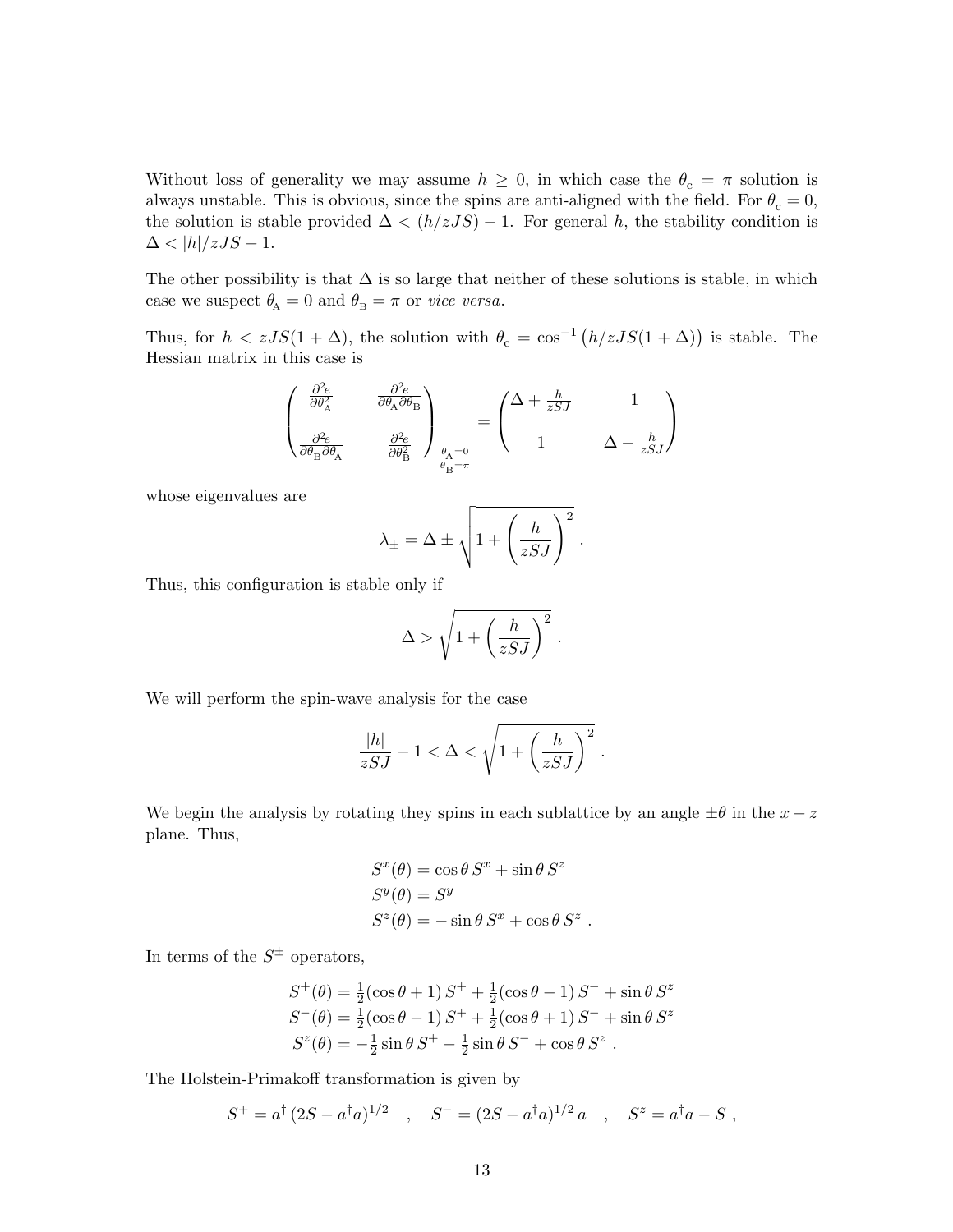in which case we have

$$
S^+(\theta) = \sqrt{\frac{S}{2}} \left(\cos\theta + 1\right) a^\dagger + \sqrt{\frac{S}{2}} \left(\cos\theta - 1\right) a + \sin\theta \left(a^\dagger a - S\right) + \dots
$$
  

$$
S^-(\theta) = \sqrt{\frac{S}{2}} \left(\cos\theta - 1\right) a^\dagger + \sqrt{\frac{S}{2}} \left(\cos\theta + 1\right) a + \sin\theta \left(a^\dagger a - S\right) + \dots
$$
  

$$
S^z(\theta) = -\sqrt{\frac{S}{2}} \sin\theta a^\dagger - \sqrt{\frac{S}{2}} \sin\theta a + \cos\theta \left(S - a^\dagger a\right) + \dots,
$$

where the ... stands for terms of higher order in the expansion of  $(2S - a^{\dagger}a)^{1/2}$ . The Hamiltonian may be written as a sum over links,

$$
\mathcal{H}=J\sum_{\langle ij\rangle}\mathcal{H}_{ij}\ ,
$$

where

$$
\mathcal{H}_{ij} = \frac{1}{2} S_i^+ S_j^- + \frac{1}{2} S_i^- S_j^+ + S_i^z S_j^z - \frac{h}{zJ} \left( S_i^z + S_j^z \right) .
$$

We assume that  $i \in A$  and  $j \in B$ . Remembering that the spins are rotated by  $\pm \theta$  on alternate sublattices, we obtain

$$
\mathcal{H}_{ij} = (\Delta \cos^2 \theta - \sin^2 \theta) (a_i^{\dagger} a_i - S) (a_j^{\dagger} a_j - S)
$$
  
+  $\sqrt{\frac{S}{2}} (1 + \Delta) \sin \theta \cos \theta \left\{ (a_i^{\dagger} a_i - S) (a_j + a_j^{\dagger}) - (a_j^{\dagger} a_j - S) (a_i + a_i^{\dagger}) \right\}$   
+  $\frac{1}{2} S (\cos^2 \theta - \Delta \sin^2 \theta) (a_i + a_i^{\dagger}) (a_j + a_j^{\dagger}) - \frac{1}{2} S (a_i - a_i^{\dagger}) (a_j - a_j^{\dagger})$   
+  $\frac{h}{zJ} \sqrt{\frac{S}{2}} \sin \theta (a_i + a_i^{\dagger} - a_j - a_j^{\dagger}) - \frac{h}{zJ} \cos \theta (a_i^{\dagger} a_i + a_j^{\dagger} a_j - 2S)$ .

The spin-wave Hamiltonian is obtained by dropping terms which contain more than two boson operators:

$$
\mathcal{H}_{ij} = S \left\{ (\sin^2 \theta - \Delta \cos^2 \theta) - \frac{h}{zJS} \cos \theta \right\} (a_i^\dagger a_i + a_j^\dagger a_j) \n+ \frac{1}{2} S (\cos^2 \theta - \Delta \sin^2 \theta) (a_i + a_i^\dagger) (a_j + a_j^\dagger) - \frac{1}{2} S (a_i - a_i^\dagger) (a_j - a_j^\dagger) \n+ \frac{1}{\sqrt{2}} S^{3/2} \sin \theta \left\{ (1 + \Delta) \cos \theta + \frac{h}{zSJ} \right\} (a_i + a_i^\dagger - a_j - a_j^\dagger) \n+ S^2 \left\{ \Delta \cos^2 \theta - \sin^2 \theta + \frac{2h}{zSJ} \cos \theta \right\} .
$$

The third line above contains bare a and  $a^{\dagger}$  operators, and is also formally of order  $S^{3/2}$ . We can eliminate it by choosing  $\theta$  such that

$$
\cos \theta = -\frac{1}{1+\Delta} \frac{h}{zSJ} .
$$

Note the minus sign, which is due to the fact that the vacuum state  $|0\rangle$  for the bosons, prior to rotation, is directed along  $-\hat{z}$ .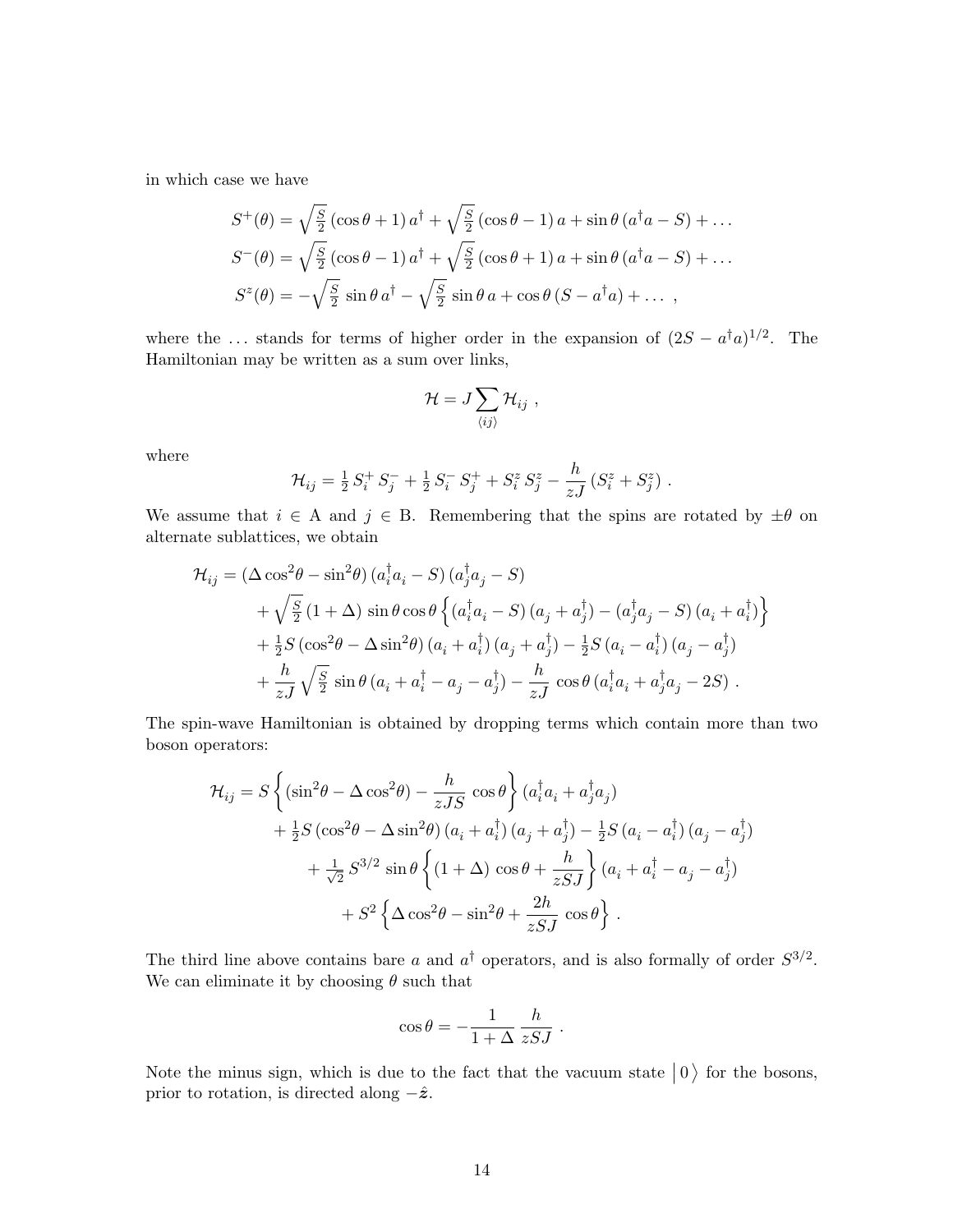We next substitute for  $\theta$  and obtain the bond Hamiltonian

$$
\mathcal{H}_{ij} = \frac{1}{2}S \left\{ \frac{1}{1+\Delta} \left( \frac{h}{zSJ} \right)^2 - \Delta - 1 \right\} (a_i a_j + a_i^{\dagger} a_j^{\dagger}) \n+ \frac{1}{2}S \left\{ \frac{1}{1+\Delta} \left( \frac{h}{zSJ} \right)^2 - \Delta + 1 \right\} (a_i^{\dagger} a_j + a_j^{\dagger} a_i) \n+ S (a_i^{\dagger} a_i + a_j^{\dagger} a_j) - S^2 \left\{ 1 + \frac{1}{1+\Delta} \left( \frac{h}{zSJ} \right)^2 \right\} .
$$

Note that the last term is the classical ground state energy. Fourier transforming,

$$
\sum_{\langle ij \rangle} (a_i^{\dagger} a_i + a_j^{\dagger} a_j) = \frac{1}{2} z \sum_{\mathbf{k}} (a_{\mathbf{k}}^{\dagger} a_{\mathbf{k}} + a_{-\mathbf{k}}^{\dagger} a_{-\mathbf{k}})
$$
  

$$
\sum_{\langle ij \rangle} (a_i a_j + a_i^{\dagger} a_j^{\dagger}) = \frac{1}{2} z \sum_{\mathbf{k}} \gamma_{\mathbf{k}} (a_{\mathbf{k}} a_{-\mathbf{k}} + a_{\mathbf{k}}^{\dagger} a_{-\mathbf{k}}^{\dagger})
$$
  

$$
\sum_{\langle ij \rangle} (a_i^{\dagger} a_j + a_j^{\dagger} a_i) = \frac{1}{2} z \sum_{\mathbf{k}} \gamma_{\mathbf{k}} (a_{\mathbf{k}}^{\dagger} a_{\mathbf{k}} + a_{-\mathbf{k}}^{\dagger} a_{-\mathbf{k}}),
$$

where

$$
\gamma_{\pmb{k}} = \frac{1}{z} \sum_{\pmb{\delta}} e^{i\pmb{k} \cdot \pmb{\delta}}
$$

is a sum over nearest neighbor vectors  $\delta$ . On the square lattice, we have  $\gamma_{\mathbf{k}} = \frac{1}{2}$  $\frac{1}{2} \big\{ \cos(k_x a) +$  $\cos(k_y a)$ . We then obtain

$$
\mathcal{H} = \frac{1}{2}JS^2 \sum_{\mathbf{k}} \left\{ \omega_{\mathbf{k}} \left( a_{\mathbf{k}}^{\dagger} a_{\mathbf{k}} + a_{-\mathbf{k}}^{\dagger} a_{-\mathbf{k}} \right) + \nu_{\mathbf{k}} \left( a_{\mathbf{k}} a_{-\mathbf{k}} + a_{\mathbf{k}}^{\dagger} a_{-\mathbf{k}}^{\dagger} \right) \right\},\,
$$

with

$$
\omega_{\mathbf{k}} = 1 + \gamma_{\mathbf{k}} - \frac{1}{2}r\,\gamma_{\mathbf{k}}
$$
  

$$
\nu_{\mathbf{k}} = \frac{1}{2}r\,\gamma_{\mathbf{k}}
$$
  

$$
r \equiv 1 + \Delta - \frac{1}{1 + \Delta} \left(\frac{h}{zSJ}\right)^2.
$$

We now invoke the Bogoliubov transformation,

$$
\begin{aligned} a_{\pmb{k}}&=\cosh\beta_{\pmb{k}}\,\alpha_{\pmb{k}}-\sinh\beta_{\pmb{k}}\,\alpha^\dagger_{-\pmb{k}}\\ a_{-\pmb{k}}&=\cosh\beta_{\pmb{k}}\,\alpha_{-\pmb{k}}-\sinh\beta_{\pmb{k}}\,\alpha^\dagger_{\pmb{k}}\ , \end{aligned}
$$

with

$$
\tanh(2\beta_{\pmb{k}})=\frac{\nu_{\pmb{k}}}{\omega_{\pmb{k}}}
$$